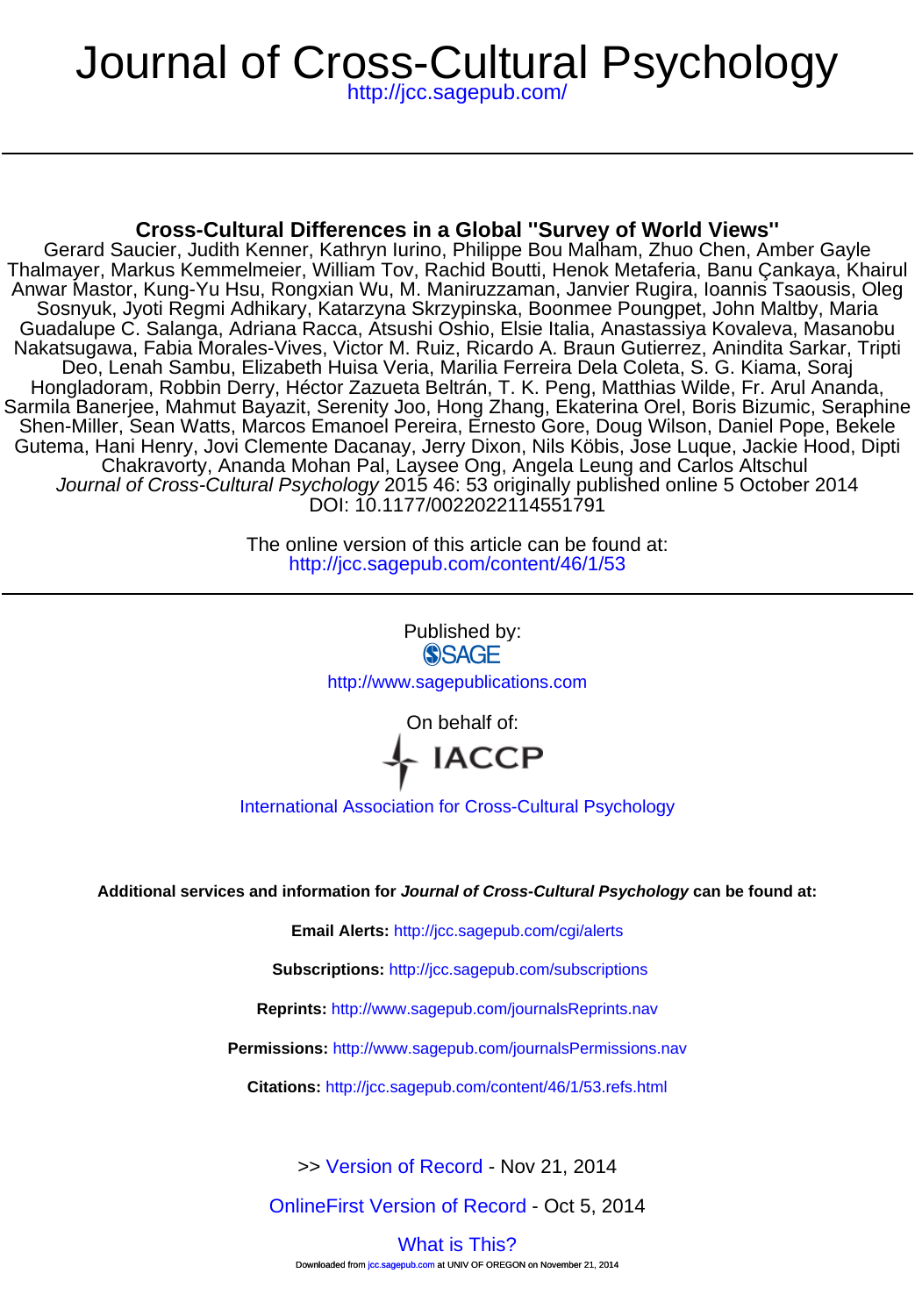# **Cross-Cultural Differences in a Global "Survey of World Views"**

Journal of Cross-Cultural Psychology 2015, Vol. 46(1) 53–70 © The Author(s) 2014 Reprints and permissions: sagepub.com/journalsPermissions.nav DOI: 10.1177/0022022114551791 jccp.sagepub.com **SSAGE** 

Gerard Saucier<sup>1</sup>, Judith Kenner<sup>1</sup>, Kathryn Iurino<sup>1</sup>, Philippe Bou Malham<sup>1</sup>, Zhuo Chen<sup>1</sup>, Amber Gayle Thalmayer<sup>1</sup>, Markus Kemmelmeier<sup>2</sup>, William Tov<sup>3</sup>, Rachid Boutti<sup>4</sup>, **Henok Metaferia5, Banu Çankaya6, Khairul Anwar Mastor7, Kung-Yu Hsu8, Rongxian Wu9, M. Maniruzzaman10, Janvier Rugira11, Ioannis Tsaousis12, Oleg Sosnyuk13, Jyoti Regmi Adhikary14, Katarzyna Skrzypińska15,**  Boonmee Poungpet<sup>16</sup>, John Maltby<sup>17</sup>, Maria Guadalupe C. **Salanga18, Adriana Racca19, Atsushi Oshio20, Elsie Italia21, Anastassiya Kovaleva22, Masanobu Nakatsugawa23, Fabia Morales-Vives24, Victor M. Ruiz25, Ricardo A. Braun Gutierrez26, Anindita Sarkar27, Tripti Deo27, Lenah Sambu28, Elizabeth Huisa Veria29, Marilia Ferreira Dela Coleta30, S. G. Kiama31, Soraj Hongladoram32, Robbin Derry33, Héctor Zazueta Beltrán34, T. K. Peng35, Matthias Wilde22, Fr. Arul Ananda36, Sarmila Banerjee37, Mahmut Bayazit38, Serenity Joo39, Hong Zhang40, Ekaterina Orel41, Boris Bizumic42,**  Seraphine Shen-Miller<sup>43</sup>, Sean Watts<sup>44</sup>, Marcos Emanoel Pereira<sup>45</sup>, Ernesto Gore<sup>46</sup>, Doug Wilson<sup>1</sup>, Daniel Pope<sup>1</sup>, Bekele Gutema<sup>5</sup>, Hani Henry<sup>47</sup>, Jovi Clemente Dacanay<sup>48</sup>, Jerry Dixon<sup>49</sup>, Nils Köbis<sup>50</sup>, **Jose Luque51, Jackie Hood52, Dipti Chakravorty37, Ananda Mohan Pal37, Laysee Ong3, Angela Leung3, and Carlos Altschul53**

## **Abstract**

We know that there are cross-cultural differences in psychological variables, such as individualism/ collectivism. But it has not been clear which of these variables show relatively the greatest differences. The Survey of World Views project operated from the premise that such issues are best addressed in a diverse sampling of countries representing a majority of the world's population, with a very large range of item-content. Data were collected online from 8,883 individuals (almost entirely college students based on local publicizing efforts) in 33 countries that constitute more than two third of the world's population, using items drawn from measures of nearly 50 variables. This report focuses on the broadest patterns evident in item data. The largest differences were not in those contents most frequently emphasized in cross-cultural psychology (e.g., values, social axioms, cultural tightness), but instead in contents involving religion, regularity-norm behaviors, family roles and living arrangements, and ethnonationalism. Content not often studied cross-culturally (e.g., materialism, Machiavellianism, isms dimensions, moral foundations) demonstrated moderate-magnitude differences. Further studies are needed to refine such conclusions, but indications are that cross-cultural psychology may benefit from casting a wider net in terms of the psychological variables of focus.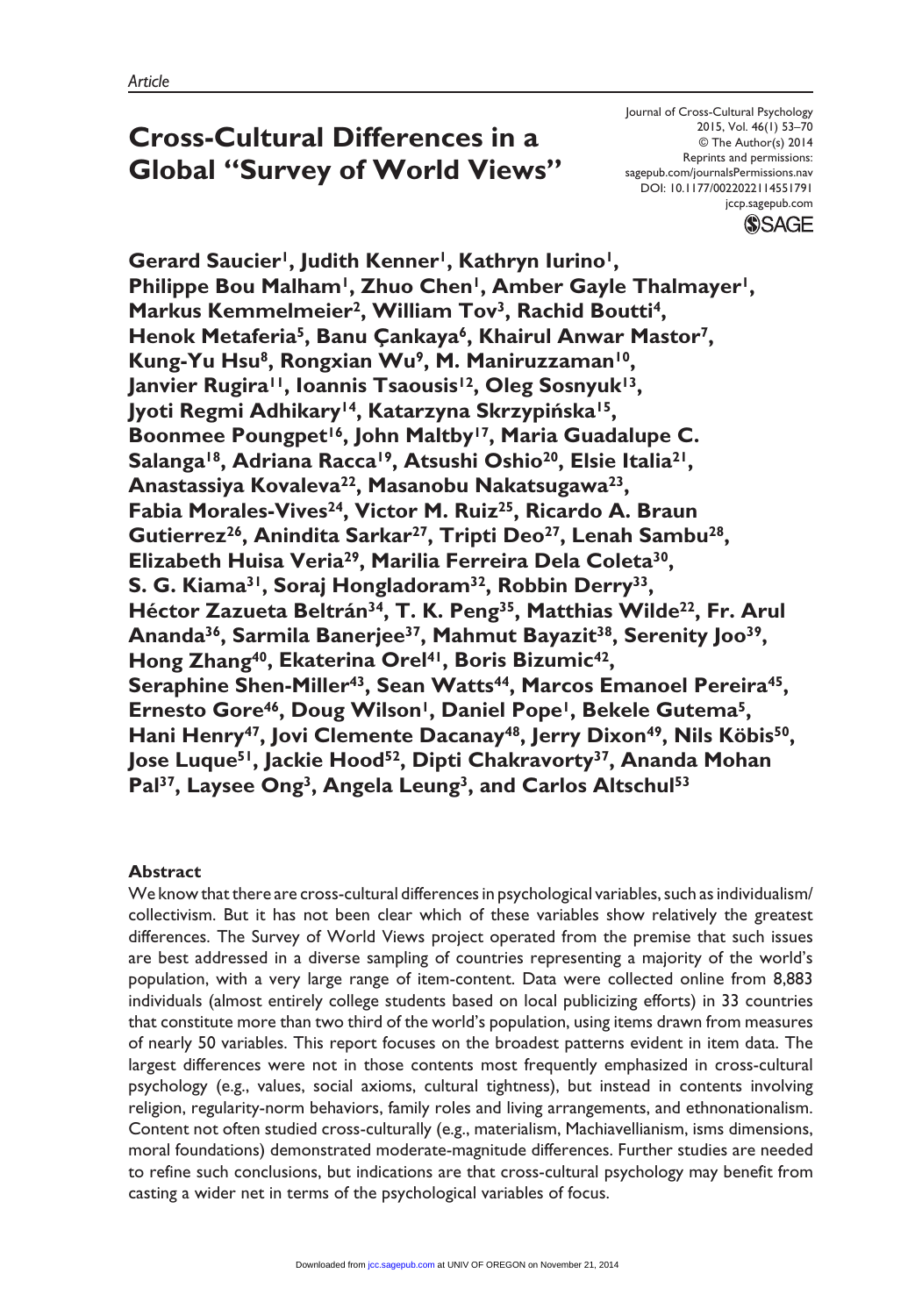### **Keywords**

cultural psychology, family/child rearing, personality, religion/morality, values, attitudes, beliefs, gender/sex roles, ethnic identity

1University of Oregon, Eugene, USA 2University of Nevada, Reno, USA <sup>3</sup>Singapore Management University, Singapore 4Ibn Zohr University, Agadir, Morocco 5Addis Ababa University, Ethiopia 6Koç University, Istanbul, Turkey 7Universiti Kebangsaan Malaysia, Kuala Lumpur, Malaysia 8National Chung Cheng University, Taiwan 9Soochow University, Suzhou, China 10Jahangirnagar University, Dhaka, Bangladesh 11Mount Meru University, Arusha, Tanzania 12University of Crete, Rethimno, Greece <sup>13</sup>Taras Shevchenko National University of Kyiv, Ukraine 14Kathmandu University, Nepal 15University of Gdańsk, Poland 16Mahidol University, Bangkok, Thailand 17University of Leicester, UK 18De La Salle University, Manila, The Philippines 19Universidad Nacional de Rosario, Argentina 20Waseda University, Tokyo, Japan 21Central Philippine University, Iloilo City, The Philippines 22University of Bielefeld, Germany 23Otaru University of Commerce, Japan 24Universitat Rovira et Virgili 3, Tarragona, Spain 25University of Malaga, Spain 26University of Lima, Peru 27University of Delhi, India 28Rift Valley Technical Training Institute, Eldoret, Kenya 29Universidad Nacional Mayor de San Marcos, Lima, Peru 30Universidade Federal de Uberlândia, Brazil 31University of Nairobi, Kenya 32Chulalongkorn University, Bangkok, Thailand 33University of Lethbridge, Canada 34Autonomous University of Sinaloa, Culiacán, Mexico 35I-Shou University, Kaohsiung City, Taiwan 36St. Xavier's College, Kathmandu, Nepal 37University of Calcutta, India 38Sabanci University, Istanbul, Turkey 39University of Manitoba, Winnipeg, Canada 40Suzhou University of Science and Technology, China 41Moscow State University, Russian Federation 42The Australian National University, Canberra, Australia 43Belmont University, Nashville, USA 44Yonsei University, Seoul, Korea 45Universidade Federal da Bahia, Salvador, Brazil 46Universidad de San Andrés, Victoria, Argentina 47American University in Cairo, Egypt 48University of Asia and the Pacific, Pasig City, Philippines 49Institute of Technology, Carlow, Ireland 50VU University Amsterdam, The Netherlands 51National Autonomous University of Mexico, Mexico City, Mexico 52University of New Mexico, Albuquerque, USA 53 University of Buenos Aires, Argentina

#### **Corresponding Author:**

Gerard Saucier, Department of Psychology, 1227 University of Oregon, Eugene, OR 97403, USA. Email: gsaucier@uoregon.edu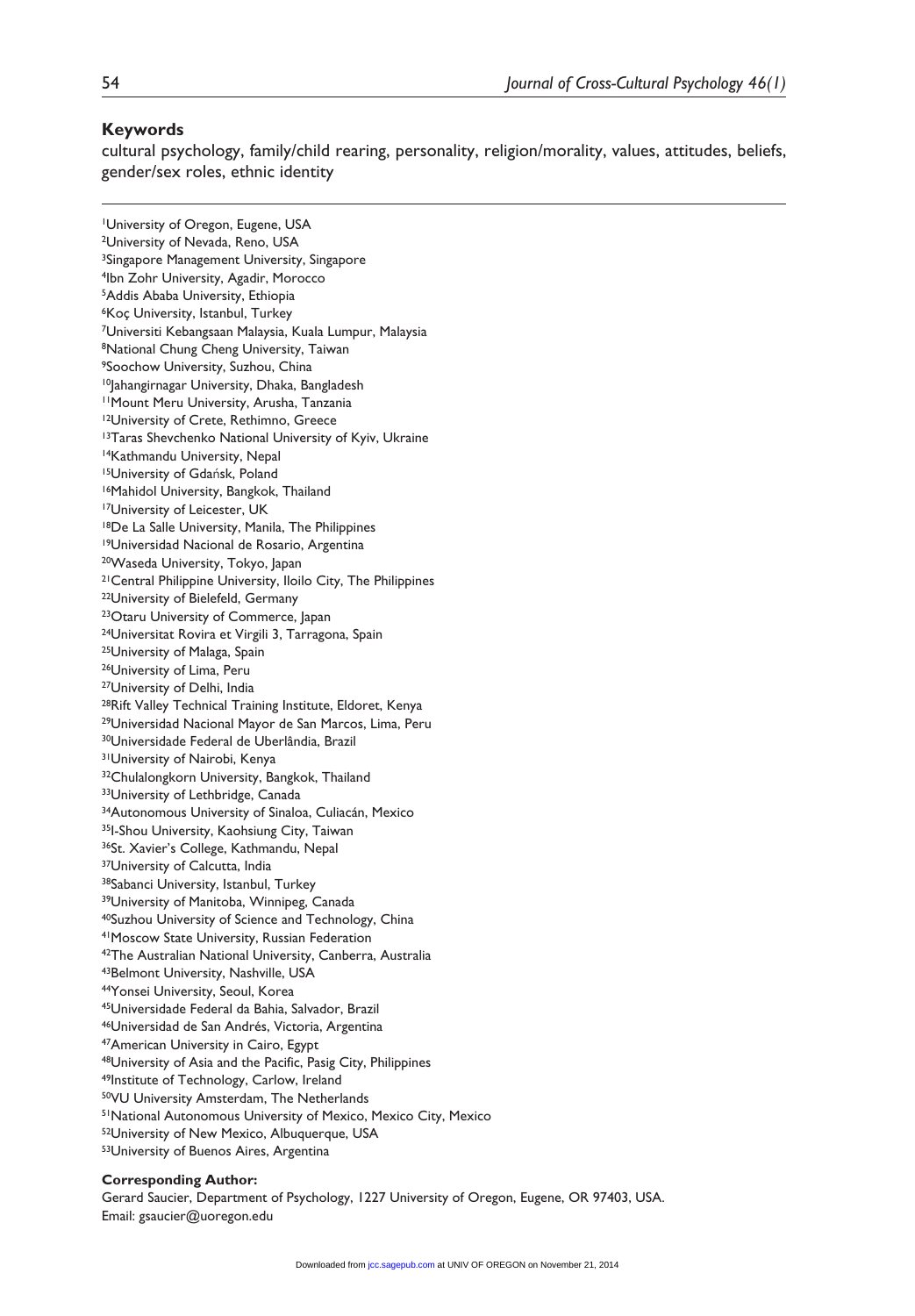We know that psychological variables sometimes show cross-cultural differences. Indeed, large bodies of scientific literature have arisen around those variables presumed to best represent important cross-cultural differences. Such variables include dimensions such as individualism and collectivism (Oyserman, Coon, & Kemmelmeier, 2002; Triandis & Gelfand, 1998), tightness and looseness (Gelfand et al., 2011; Triandis, 1989), and multidimensional research domains such as values (Schwartz & Bilsky, 1990), social axioms (Leung & Bond, 2004), and normative practices (House, Hanges, Javidan, Dorfman, & Gupta, 2004). The focus of these variables corresponds to consensual definitions of culture in terms of shared beliefs, values, and norms. Investigations of such key cultural variables are a major focus of cross-cultural psychology.

But which of these variables show the greatest magnitude of differences between populations? Do all of them show sizable differences? Do other variables than these show even greater differences, and thus need more attention? Answers to these questions remain unclear, for at least two reasons. First, there have been few studies that compare many of these variables with respect to magnitude of cross-cultural differences. Second, there have not been clearly framed comparisons to distinguish large magnitudes of difference from smaller ones.

Among the studies relevant to addressing these questions, there have been significant limitations. One is the modest range of variables: It has been typical for each study to include at most roughly a dozen psychological variables. Moreover, the representation of countries typically gives an unfaithful picture of relative contributions to total world population: Western countries along with, in some cases, East Asian countries tend to be over-represented, with the rest of the world under-represented; even where the range of countries is unusually wide, one often sees a much denser sampling of European nations. For example, about 69% of the national happiness data found in the World Database of Happiness (Veenhoven, 2010) were collected from European and North American samples (Tov  $\&$  Au, 2013). These tendencies might derive from how cross-cultural psychology projects are often organized, with participants found mainly in those countries with the largest concentrations of psychologists. The outcome is understandable, but leads to our having only a patchwork representation of populations as well as variables.

The Survey of World Views project was designed with the aim of overcoming limitations in addressing the crucial questions identified above: In what variables does one find greater or lesser between-population differences, and how does this correspond to common variable-selection preferences in cross-cultural psychology? To provide an incrementally clearer answer than previous studies have provided, this project differed from them in two crucial ways. It included a very large range of item-content: several dozen variables which might be compared with respect to degrees of similarity and difference across samples. And it featured a stronger proportional representation of the "global south" (Africa, south/southeast Asia, Latin America) than has been typical in these studies, so as to represent a majority of the world's population by its selection of countries. Items predominantly referred to beliefs, some of which could be considered values and statements as to what are or should be norms. The categories of content are heterogeneous, and difficult to summarize in a concise label for the data set. Because these categories all involve "views" held by individuals, the label "Survey of World Views" seemed to fit: The project elicited a diverse range of views about the world, as reflected in many psychological variables, as experienced by respondents from many parts of the world.

## **Method**

#### *Participants*

Data were collected online: 8,883 individuals in 33 countries provided some input data for this Survey of World Views in 2012. About 90% of them provided sufficient responses—given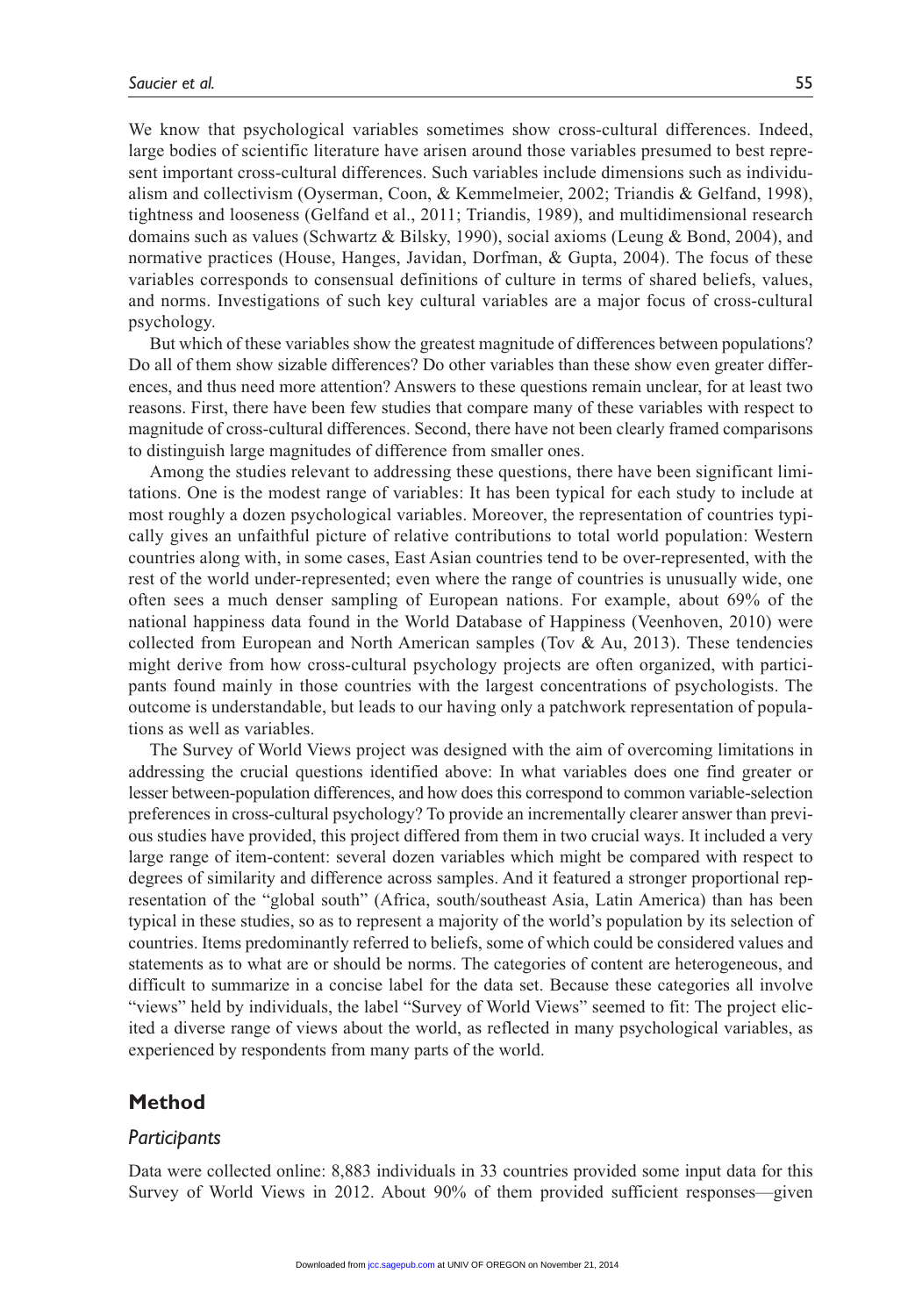whatever challenges they faced with computer hardware, internet access, and various distractions that conduce to not finishing a survey—to be usable for analyses here.

The aim was to sample students from institutions of higher education, from some diversity of fields of study. College students were sought so as to enable recruitment within a short time frame and to enable standardized online administration. Recruiting students minimized betweenpopulation differences in level of education; fully representative populations from each country would have large between-population differences in education level. For some research purposes, it might be useful to remove a potential confound of country with education level (perhaps related to reading level, thus having an effect on understanding of the questionnaire items). Students with ample secondary education may show less response-bias (acquiescence) variance than do representative samples (Rammstedt, Kemper, & Borg, 2013). Diener, Diener, and Diener (1995) found, with reference to subjective well-being, that college-student samples give moderately accurate estimates of the between-country differences one finds with more representative surveys that are more difficult to obtain.

In every country, the method of recruitment was the same, and carried out locally, not over the worldwide web. Cooperating instructional faculty distributed flyers to students in as wide a variety of classes and fields of study as they could arrange. Each student received one flyer, containing information about the study, the compensation to be earned by participating, the online address of the data-collection website, and a login code unique to that flyer. Recipients could then elect whether to participate on their own time, through any internet access point available to them. In countries where it was practical to order from Amazon.com or an affiliate, participants were issued an Amazon gift certificate upon completion of the survey; this gift coupon was approximately US \$20 in value, except in a few of the relatively affluent countries the value was set very slightly higher to provide needed incentive. In countries where an Amazon gift coupon was not practical, participants were sent \$20 via Western Union money transfer.

For each country, a separate data-collection portal was constructed. In most cases, the survey and all materials appeared in the major national language, following translation (using backtranslation checks) conducted under the auspices of the project. The languages used included English (Kenya, India, Singapore, United Kingdom, Ireland, Australia, Canada, United States), Spanish (Spain, Mexico, Peru, Argentina), Chinese (China, Taiwan), Arabic (Morocco, Egypt), plus the following languages that were country-specific for this project: Kiswahili (Tanzania), Amharic (Ethiopia), Turkish (Turkey), Bengali (Bangladesh), Nepali (Nepal), Malay (Malaysia), Filipino/Tagalog (Philippines), Thai (Thailand), Korean (Korea), Japanese (Japan), Russian (Russia), Ukrainian (Ukraine), Polish (Poland), Greek (Greece), German (Germany), Dutch (Netherlands), and Portuguese (Brazil).

Where feasible, to contribute to diversity in sampling, participants were recruited from more than one site (i.e., educational institution) in each country. Moreover, we sought to have participating students within any one institution come from diverse fields of study (e.g., business, education, humanities, social science). A large proportion (nearly 60%) of the cooperating faculty were not in psychology departments.

A population-sampling strategy was set out in advance. Countries were included in an attempt to represent the world, both in terms of demographic footprint and of economic impact. The first and second authors created a ranking of the countries of the world based on their relative contributions to world population and to the aggregated world gross domestic product (GDP). The larger the average of these ranked contributions, the higher the priority placed on identifying and coordinating with instructional faculty within the country. We did not succeed in locating cooperating faculty in some high-priority countries (e.g., Iran, Pakistan, Nigeria), but in most cases potentially cooperating faculty could be identified.

Those 33 countries sampled have aggregated populations amounting to some 67.3% (4.7 billion) of the world's population; and when the GDP of these 33 countries is aggregated, the total makes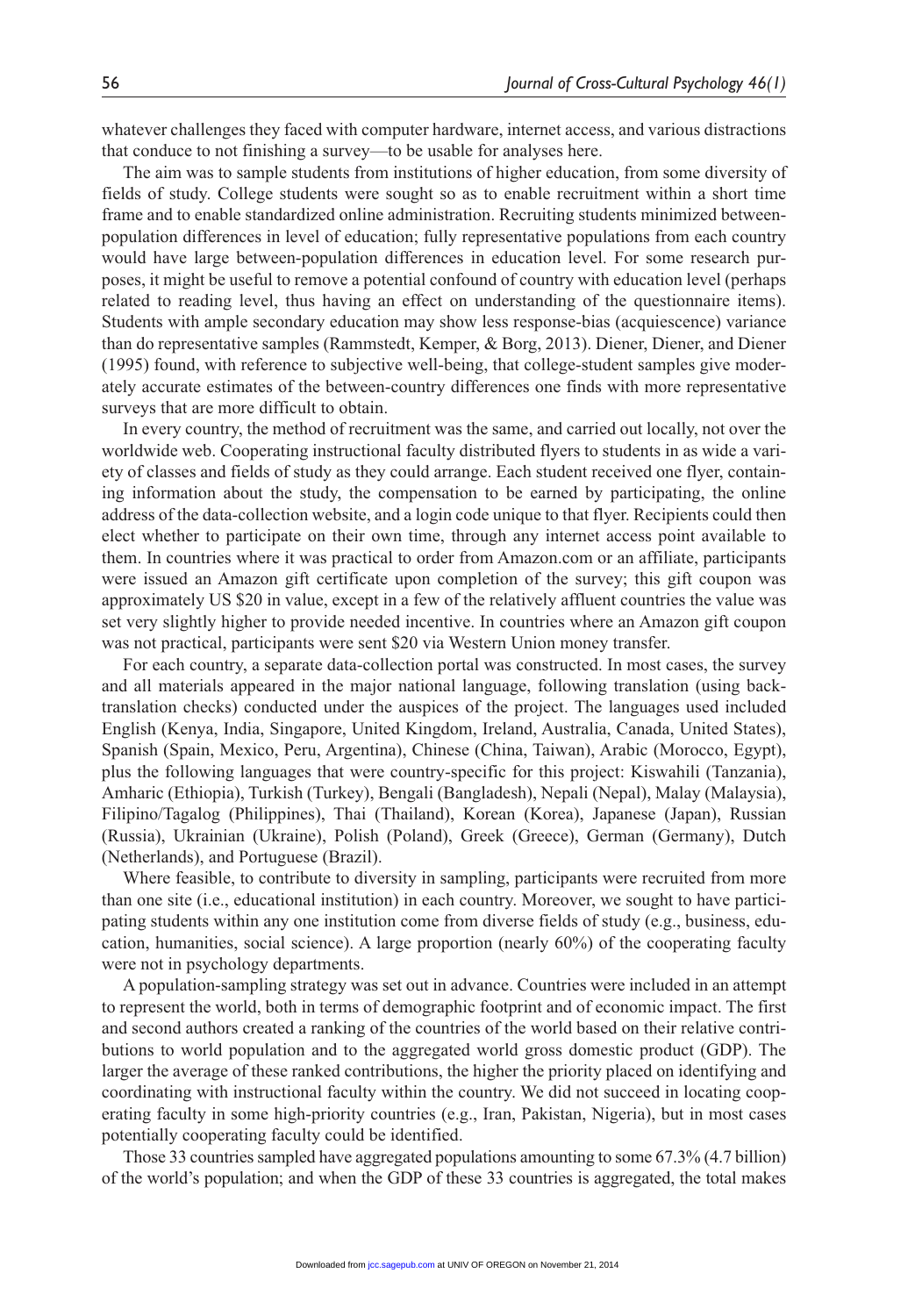up some 76.2% of the gross aggregate domestic products of all countries in the world (Central Intelligence Agency, 2012). It is fair to say that young people from most of the world (whether in terms of demographic footprint or economic impact) are represented in the 33 countries in this project. Henrich, Heine, and Norenzayan (2010) have pointed to the predominance of "WEIRD" samples (from Western, Educated, Industrialized, Rich Democracies) in psychological and even much cross-cultural research. The countries sampled here are clearly *not* biased in favor of Western industrialized democracies, though the method of online survey administration did make it more practical to recruit rather educated samples that are probably richer than average for their country.

The recruitment goal was roughly 300 participants (plus or minus 100) per country, a sample size sufficient for multivariate analyses within each country was desirable. Variation in sample size by country arose due to local, practical factors (e.g., numbers of flyers distributed).

Table 1 displays demographic characteristics for samples from the 33 countries, grouped into geographic regions for easier understanding of how world populations were sampled. Table 1 includes sample size, gender, mean age, and mean-percent-missing data. There is substantial variation between countries in degree of missing data, much of this clearly due to country-specific challenges in our online surveys. In some countries, the data-collection portal sometimes operated more fitfully due to slow connection speeds, and at times the U.S. computer server was slowed when too much data were arriving all at once. Thus, mean-percent-missing should not be interpreted as a substantive country or cultural characteristic.

### *Materials*

The survey used items drawn from measures of nearly 50 variables drawn from 17 distinct sources, each involving in some way shared beliefs, values, and norms that might be shared across persons (thus fitting a rather consensual definition of "cultural"). The goal was to be as comprehensive as possible within a moderate-length questionnaire. Cross-cultural psychology has no unified theory to guide selection of variables, and a heterogeneous selection, representing diverse theoretical approaches, might provide the most fuel for future theoretical development. These sources are described here in brief summary form.

*GLOBE normative practices.* There were 43 items drawn from House et al. (2004), indexing dimensions of performance orientation, future orientation, humane orientation, gender egalitarianism, assertiveness, collectivism, power distance, and uncertainty avoidance (the last four substantially related to scales of Hofstede, 2001). Items referred to as-is societal practices (not values) with a "referent-shift" format—respondents described characteristics of people in their country rather than of themselves, with items usually beginning "In this society . . . "

*Cultural tightness–looseness.* Six items, drawn from Gelfand et al. (2011), also had a referent-shift format, all beginning "In this country . . . " Except as indicated, for all other sources described below, item presentation did not involve a referent-shift format.

*Social axioms.* Thirty core items (defined based on most consistent univocal associations with the intended dimension) were drawn from Leung et al. (2002). Social-axiom dimensions include cynicism, fate control, religiosity, social complexity, and reward for application.

*Individualism and collectivism (idiocentrism and allocentrism).* The 16 items of Triandis and Gelfand (1998) were included: 4 items each for vertical (hierarchical) individualism, vertical collectivism, horizontal (egalitarian) collectivism, and horizontal individualism.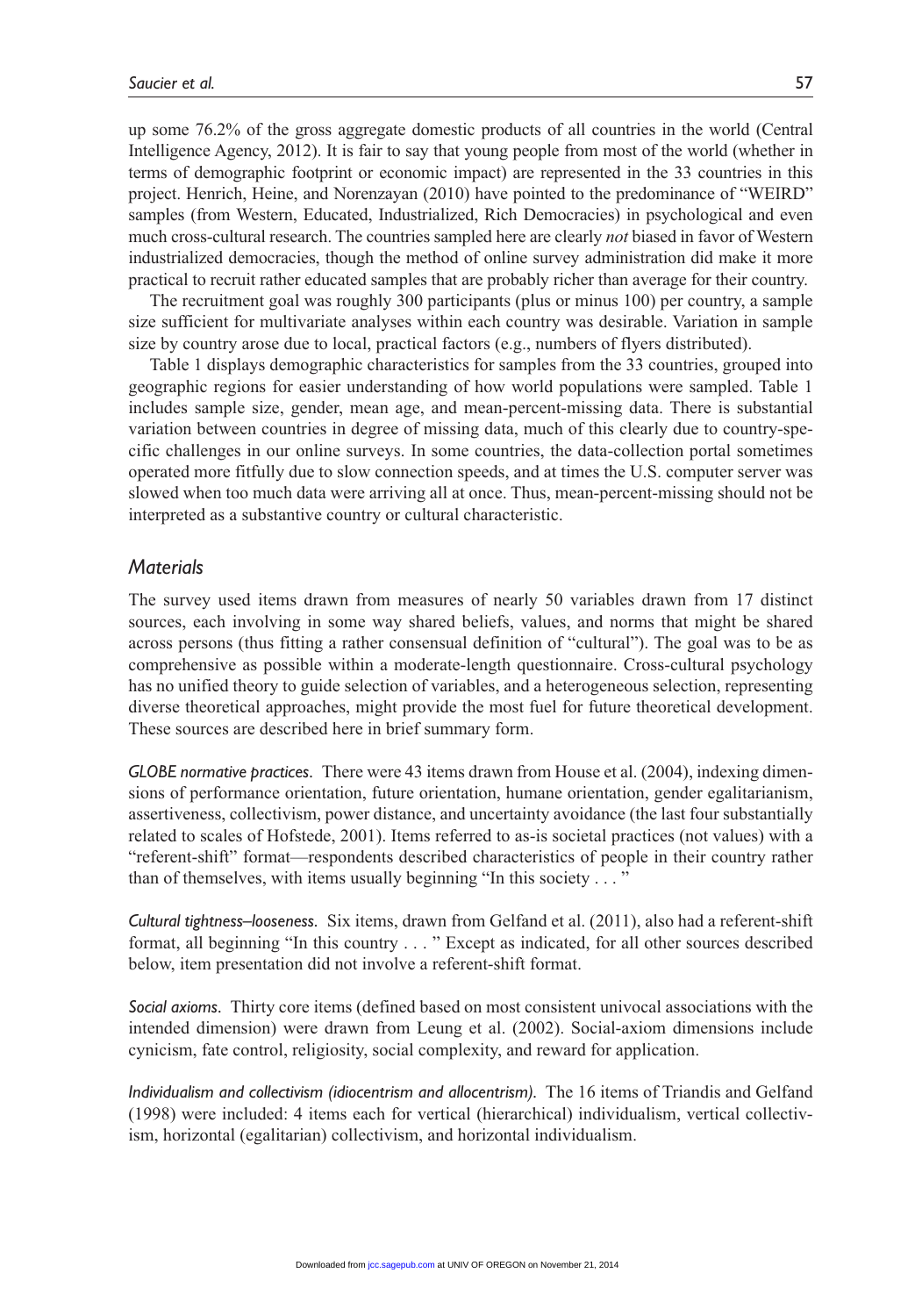| Country/territory/       |              |          |          |                |  |  |  |
|--------------------------|--------------|----------|----------|----------------|--|--|--|
| region                   | $\mathsf{n}$ | % Female | Mean age | Mean-%-missing |  |  |  |
| Africa (sub-Saharan)     |              |          |          |                |  |  |  |
| Tanzania                 | 256          | 32       | 24.8     | 5.38           |  |  |  |
| Kenya                    | 288          | 33       | 24.6     | 2.99           |  |  |  |
| Ethiopia                 | 381          | 29       | 24.0     | 3.71           |  |  |  |
| North Africa/Middle East |              |          |          |                |  |  |  |
| Morocco                  | 441          | 50       | 25.6     | 4.75           |  |  |  |
| Egypt                    | 38           | 35       | 21.9     | 2.62           |  |  |  |
| Turkey                   | 416          | 54       | 21.1     | 3.79           |  |  |  |
| South Asia               |              |          |          |                |  |  |  |
| Bangladesh               | 272          | 22       | 21.7     | 3.15           |  |  |  |
| India                    | 390          | 62       | 21.1     | 10.15          |  |  |  |
| Nepal                    | 346          | 59       | 21.0     | 6.68           |  |  |  |
| Southeast Asia           |              |          |          |                |  |  |  |
| Malaysia                 | 324          | 66       | 20.5     | 6.05           |  |  |  |
| Philippines              | 425          | 68       | 20.0     | 10.68          |  |  |  |
| Thailand                 | 350          | 72       | 21.6     | 3.92           |  |  |  |
| Singapore                | 304          | 55       | 21.7     | 7.38           |  |  |  |
| East Asia                |              |          |          |                |  |  |  |
| China (Mainland)         | 350          | 73       | 20.8     | 15.62          |  |  |  |
| Taiwan                   | 395          | 64       | 22.6     | 5.69           |  |  |  |
| Korea                    | 58           | 43       | 26.2     | 6.84           |  |  |  |
| Japan                    | 429          | 63       | 20.9     | 8.67           |  |  |  |
| East/Southeast Europe    |              |          |          |                |  |  |  |
| Russia                   | 69           | 83       | 22.3     | 1.25           |  |  |  |
| Ukraine                  | 244          | 64       | 20.2     | 6.78           |  |  |  |
| Poland                   | 225          | 88       | 21.2     | 0.71           |  |  |  |
| Greece                   | 246          | 70       | 21.8     | 2.21           |  |  |  |
| Western Europe           |              |          |          |                |  |  |  |
| Spain                    | 379          | 64       | 22.7     | 7.29           |  |  |  |
| Germany                  | 349          | 52       | 23.6     | 3.21           |  |  |  |
| Netherlands              | 30           | 60       | 24.1     | 1.33           |  |  |  |
| United Kingdom           | 229          | 62       | 22.7     | 1.79           |  |  |  |
| Ireland                  | 33           | 68       | 32.0     | 12.80          |  |  |  |
| North America/Australia  |              |          |          |                |  |  |  |
| Australia                | 67           | 65       | 20.3     | 0.35           |  |  |  |
| Canada                   | 220          | 61       | 21.8     | 2.03           |  |  |  |
| <b>United States</b>     | 425          | 57       | 21.9     | 4.26           |  |  |  |
| Latin America            |              |          |          |                |  |  |  |
| Mexico                   | 157          | 65       | 26.6     | 10.65          |  |  |  |
| Peru                     | 309          | 61       | 21.8     | 12.83          |  |  |  |
| Argentina                | 243          | 56       | 24.3     | 11.99          |  |  |  |
| <b>Brazil</b>            | 195          | 79       | 22.2     | 1.17           |  |  |  |

**Table 1.** Demographic Characteristics for 33 Countries, Grouped by Region.

*Note*. Mean-%-missing is the mean percent of missing responses across 281 prime survey items.

*Values.* The full 10 items of the Short Schwartz Values Survey (SSVS; Lindeman & Verkasalo, 2005) were included. Each of the 10 values-clusters proposed by Schwartz (Schwartz & Bilsky, 1990) is represented on this brief form by one item.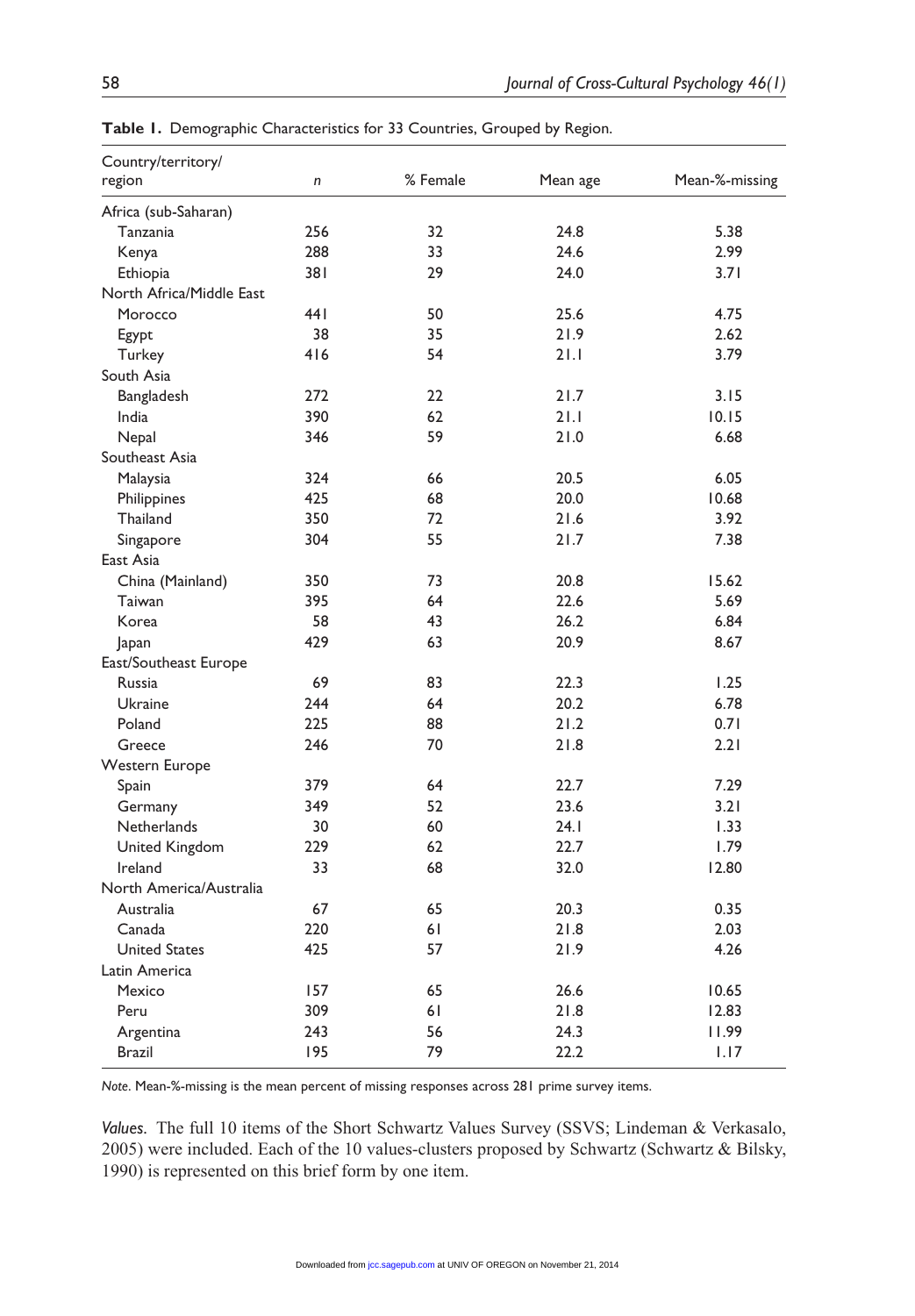*Family values.* There were eight items from a measure of family values (Georgas, 1989), with four selected (based on van de Vijver, Mylonas, Pavlopoulos, & Georgas, 2006, Table 7.8) for each of two dimensions: hierarchy (focused on gender roles) and relationships (i.e., cohesiveness reputation, obligations).

*Isms dimensions.* Forty-six items represented factors (Saucier, 2000, 2013) defined from the domain of dictionary terms ending in –ism: Tradition-Oriented Religiousness, Subjective Spirituality, Unmitigated Self-Interest, Communal Rationalism, and Inequality-Aversion.

*Moral foundations.* Included was the 22-item short form of the Moral Foundations Questionnaire (Graham et al., 2011), which assesses five major criteria used to distinguish right from wrong: Harm/Care, Justice/Fairness, Loyalty, Authority, and Purity/Divinity.

*Religiousness and devout behaviors.* The five items of the Duke Religion Index (DRI; Koenig, Patterson, & Meador, 1997) reference not only the value accorded to religion, but also religious experiences, practices, and meeting-attendance.

*Materialism.* Four items drawn from a synthesis of the empirical literature on materialist values (Shen-Miller, Saucier, & Pan, 2013) were included.

*Machiavellianism.* Five items drawn from studies of core content in measures of Machiavellianism (Saucier, Chen, & Bettenhausen, 2014) were included.

*Nationalism.* There were four items capturing ethnonationalism as in the theory of Anthony D. Smith, and two items capturing a multiculturalist civic nationalism (Saucier, 2014).

*Extremist thinking patterns.* Seventeen items came from a very brief overall measure of extremist thinking styles (from Saucier, Akers, Shen-Miller, Stankov, & Knezevic, 2009; Stankov, Saucier, & Knezevic, 2010).

*Proneness to aggress.* Three items from previous work (Henry, 2009) captured readiness to aggress vengefully to insults or slights to honor (within a "culture of honor" syndrome).

*Amoralism.* Fourteen items based on the construct as defined by Stankov and Knezevic (2005).

*Personality.* Although it does reflect norms, values, and beliefs to some degree, personality was not expected to generate strong population differences (Poortinga, van de Vijver, & van Hemert, 2002), making it an interesting domain for comparison. As benchmarks for this domain, there were 40 items referencing individual behavioral dispositions in the Big Six model (Saucier, 2009), including all of the items in the 36QB6 measure (Thalmayer, Saucier, & Eigenhuis, 2011). The Big Six model is akin to the HEXACO model of personality structure but is based on a broader range of studies of personality-language.

*Regularity-norm behaviors.* The selection of variables detailed above tends to omit content oriented to a type of social norms that sociologists describe, distinct from the more restrictive norms about what one ought or ought not to do. These norms involve "behavioral regularities that generate social expectations without any moral obligations," although deviations from common practice can still lead to costs being imposed (Hechter  $\&$  Opp, 2001, p. xiii). The literature in anthropology (e.g., Levinson & Malone, 1980) and cultural psychology (e.g., Heine, 2008) suggested six kinds of regularity-oriented social norms differing across populations (involving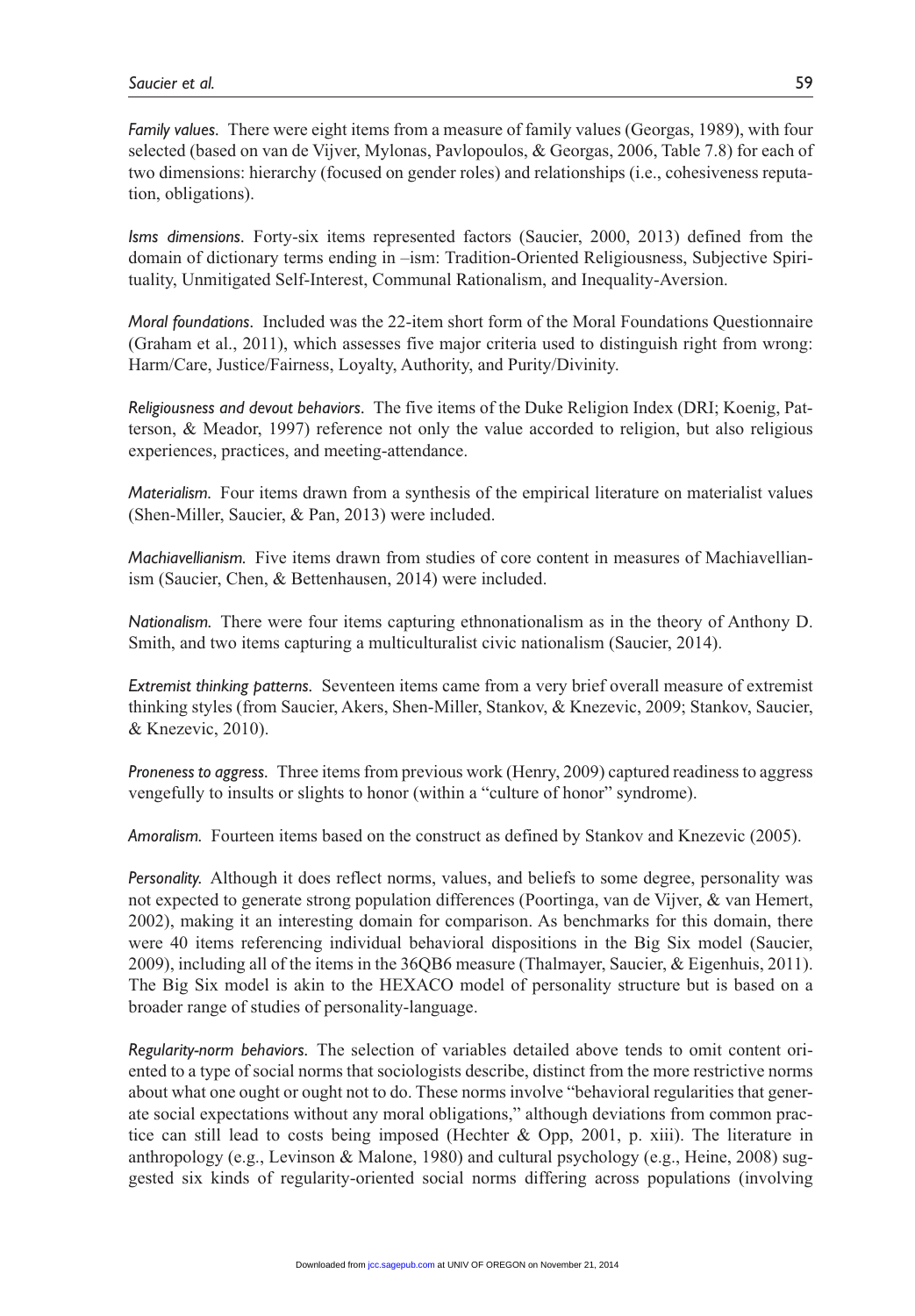alcohol, sex, sleeping arrangements, and beliefs about ancestors, spirit-possession, and sorcery and witchcraft); these were represented in referent-shift items beginning "In this society . . . "

## *Analyses*

The present analyses are conducted entirely at the item level, treating each item as a variable on its own (as in Funder, Furr, & Colvin, 2000; Westen & Shedler, 2007). This approach allows for a look at big-picture patterns in the data without delving into the relative strengths and weaknesses of various scales that are composed of aggregated items. Thus, these analyses leave aside the issue of whether various collections of items function similarly together as scales measuring one or another intended construct; indeed, it would be impossible to report all required analyses around this issue (for nearly 50 intended scales) in a reasonably sized paper. The present analyses also leave aside the issue of whether there are between-population differences in response biases, operating on the assumption that these differences are no more than moderate in size and tend to operate rather similarly across a large range of content. Given the likelihood that studies of response biases and of specific scales in these data will provide some refinements to exact estimates provided here, the focus here is only on those relatively large and dramatic effects least likely to be affected by such refinements.

To assess how well individual items discriminate between different country samples, we report eta-squared coefficients, which reflects the "proportion of the variation in Y that is associated with membership of the different groups defined by X" (Richardson, 2011, p. 136). In other words, eta-squared reflects how well a particular item differentiates between respondents from different countries, referencing the proportion of variance that occurs between groups/samples. Similarly, we generated intraclass correlations  $(ICC[1])$  as the ratio of the intercept to the total (intercept + residual) variance via Restricted Maximum Likelihood (REML) estimation (of covariance parameters) under the Mixed procedure in SPSS. Although eta-squared is generally thought to include some upward bias not present in ICC estimates, particularly when group/ sample sizes are small (Bliese & Halverson, 1998), some recent work indicates that it may be *less* biased at low effect sizes (Shieh, 2012). Both indices (eta-squared and ICC) reward variables for having either low variation within groups or high variation between groups; a variable with large variation (i.e., disagreement) within groups can only achieve a large index value by showing *extraordinarily* large variation between groups. The focus being on directionless effect size measures, that is, the raw magnitude of effect, squared coefficients are reported. The caution of Matsumoto, Grissom, and Dinnel (2001) is pertinent: Squared coefficients give an illusory smallness, an eta-squared of .10 is not a small effect.

The aforementioned coefficients were generated for 281 items, using the maximum sample sizes available for each item. To observe results under conditions in which response biases are summarily removed, the same analyses were repeated with data that had been ipsatized (standardized within-subject to eliminate individual differences in use of response scales) after rescaling all responses scales to the same 1-to-6 range. Some analyses grouped the 281 items in the total item-pool into 18 categories based on their provenance (i.e., the various sources described above).

In the present analyses, data from only 30 countries were utilized. The de-selection of smallsample data from Australia, Ireland, and the Netherlands removed only 1.5% of the participants (i.e., 130 cases), but lessened the tendency toward an over-representation of European-origin populations. It reduced the proportion of countries from Europe (plus United States, Canada, and Australia) to one third of the total set of countries, rather than nearly 40% if these three countries had been included. For reference, some 16% of the global human population resides in Europe, United States, Canada, and Australia combined; the countries comprised therein have more than a 50% share of globally aggregated GDP (Central Intelligence Agency, 2012).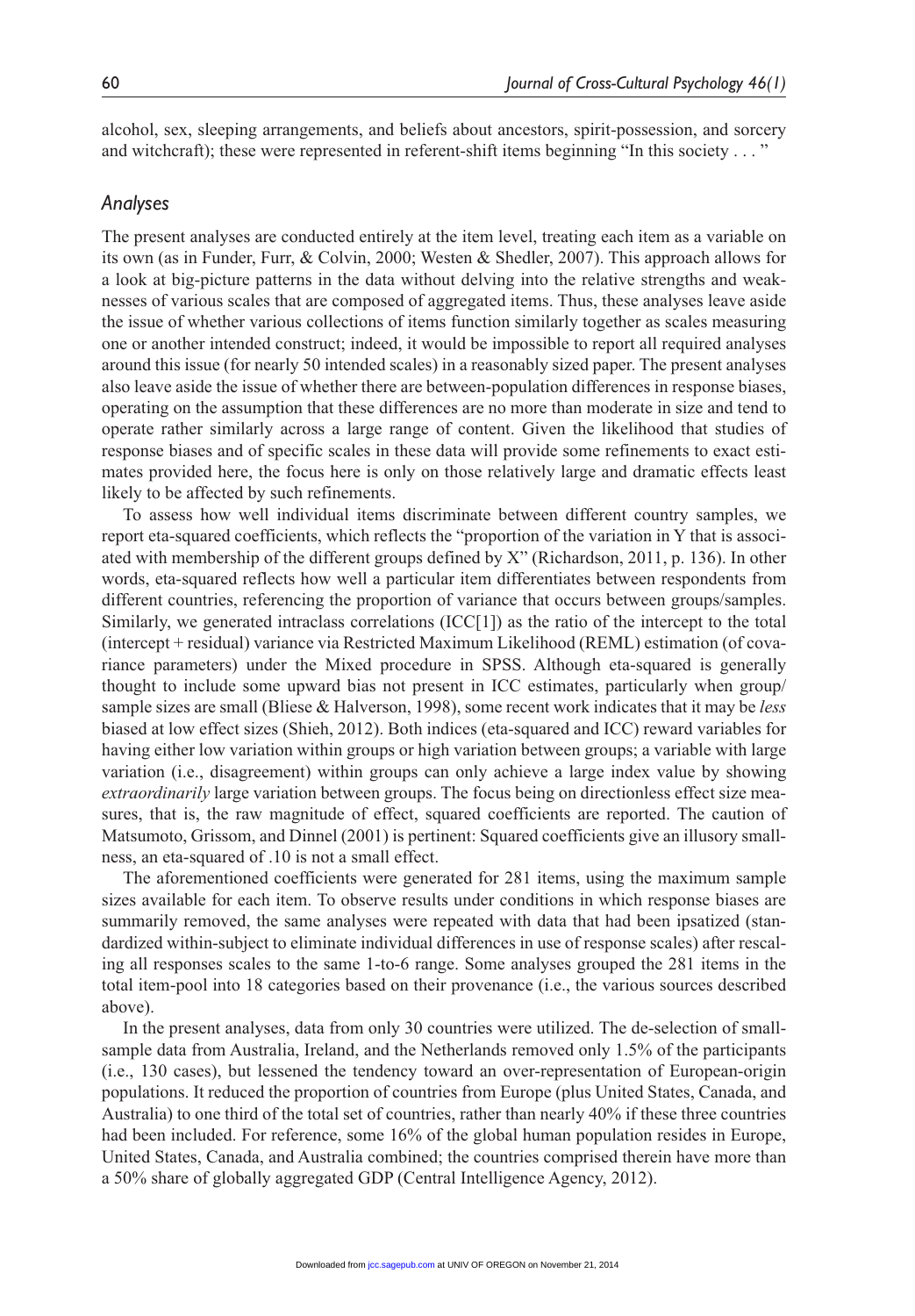The analyses reported here excluded all of those relatively few participants who indicated they were not a student at any higher education institution.

# **Results**

Unsurprising given the sample size, all items had statistically significant country effects.

Table 2 presents the items showing the largest cross-population differences across 30 countries. The 42 items with the largest eta-square values are shown, and include all items that had either an eta-square or an ICC value of at least .20 (a large effect for country-of-origin). Etasquare and ICC tended to be quite similar, although eta-square was more often the higher of the two. Ipsatizing lowered the coefficients more markedly, most often by .04 to .07 in Table 2 (whether eta-square or ICC). For each item, the source (among the 17 described above) is indicated in the table by a single-letter code.

We believe that the 30-country selection has the strongest rationale. But results were indistinguishable whether one used the selected 30 countries, all 33 countries, or just those 27 countries that had sample sizes above 150. Across the 281 items, the eta-squared values from these three varying selections of countries correlated .9995 or higher with each other, and no eta-squared value differed by more than .007 across these three ways of computing the values.

Violating expectation, the largest differences were not on those contents most frequently emphasized in cross-cultural psychology (e.g., social axioms, cultural tightness, individualism and collectivism, Schwartz values). None of the items from these sources had eta-squared values exceeding .20. For normative practices (from GLOBE), large differences arose for only three items referencing how children are reared or relate to their parents. Overall, for contents from any source country-of-origin typically accounted for only about 10% of variance in the item. According to conventional standards (J. Cohen, 1992), these are *medium*-sized effects.

The larger differences were in contents involving religion, regularity-norms, and ethnonationalism. These were *large* effects: Country-of-origin accounted for 20% to 40% of the variance in the item. Four of the five items with the highest eta-squared were from the DRI, the remaining DRI item had the 16th highest, and the 3rd highest eta was for a non-DRI item involving the importance of religion. All four of the ethnonationalism items had coefficients near to or above .20, and five of the six regularity-norm items did. No other source had more than one third of its items beyond this .20 threshold.

Table 3 provides the mean of eta-squared values for the items derived from each source. It documents the correspondence between item-content and cross-cultural differences in a summary way, ranking the sources based on average eta-squared value of items in their part of the item pool. Consistent with the portrayal just offered based on individual items, the DRI, ethnonationalism, and the regularity-norm items showed markedly more between-population differences than did items from any other source.

Not shown in Table 3 are the average eta-squared values for dimensions within each item-pool source, three of which deserve a brief mention. First, within the "isms" source, eight items are intended to measure beliefs associated with Tradition-Oriented Religiousness, four of which appear in Table 2; the average eta-squared across the eight items was .21 (.20 with ipsatized data). This provides further support for religious behaviors/beliefs as a key location for crosscultural differences. Second, four of the "family values" items measure hierarchy, that is, traditional gender roles. These four items had an average eta-squared of .20 (although only .14 with ipsatized data). Third, four of the GLOBE normative-practices items measure in-group (or family) collectivism, and the four together had an average eta-squared of .20 (again, .14 with ipsatized data). Their content concerns differing generations, closeness between generations within the family, as did two regularity-norm items (those involving parent–child sleeping arrangements and the impact of ancestors). This family-oriented collectivism (Vandello & Cohen, 1999), as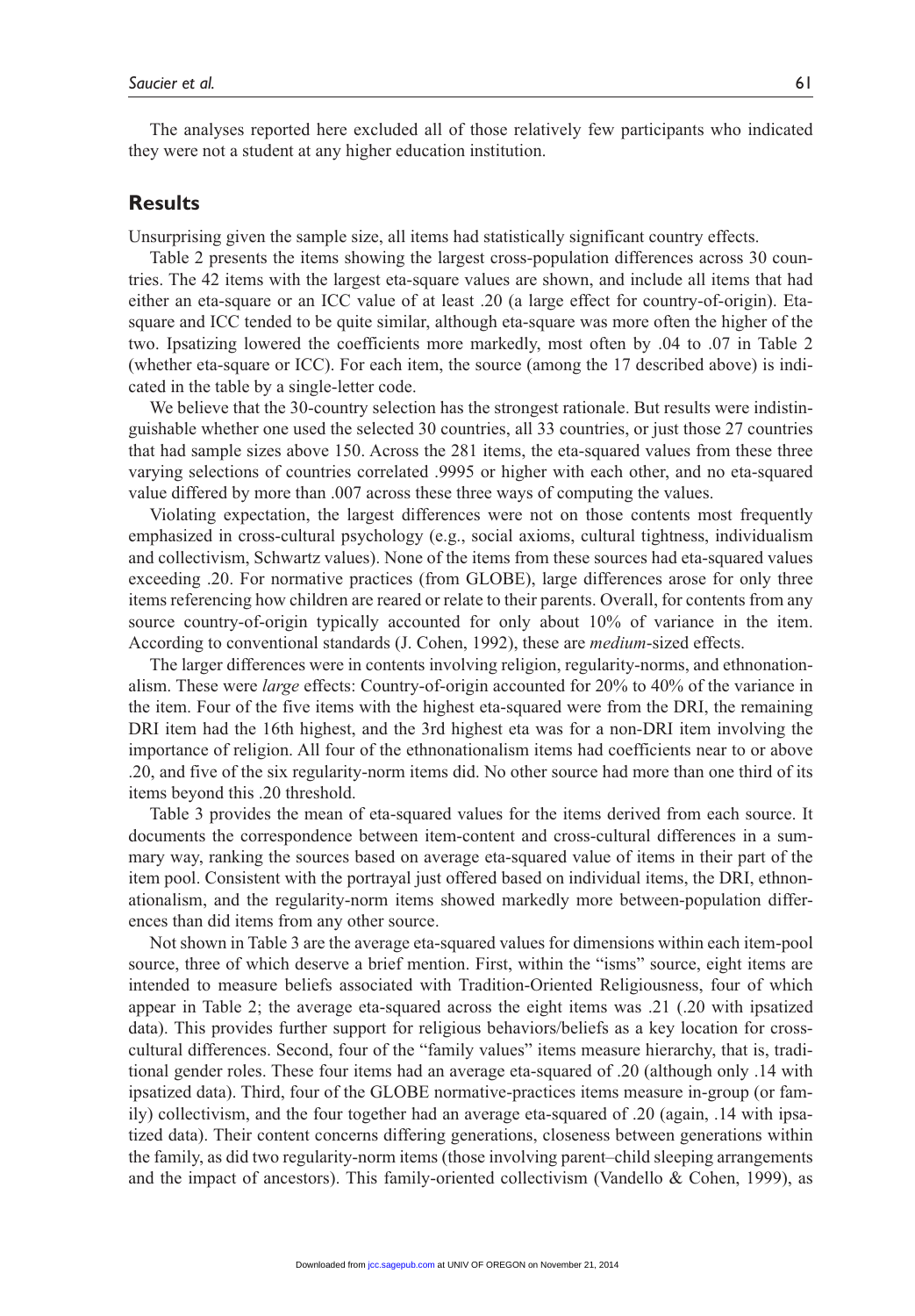| $\eta^2$ | $\eta_{\mathsf{ips}}^2$ | ICC | ICC <sub>ips</sub> | Item in full                                                                                                                               |
|----------|-------------------------|-----|--------------------|--------------------------------------------------------------------------------------------------------------------------------------------|
| .39      | .31                     | .37 | .29                | How often do you spend time in private religious activities, such as prayer,<br>meditation, or study of religious scriptures? (d)          |
| .39      | .27                     | .38 | .27                | How often do you attend church, mosque, temple, or other religious<br>meetings? (d)                                                        |
| .36      | .29                     | .35 | .27                | I try hard to carry my religion over into all other dealings in life. (d)                                                                  |
| .33      | .28                     | .32 | .27                | Religion should play the most important role in civil affairs. (i)                                                                         |
| .33      | .26                     | .32 | .25                | My religious beliefs are what really lie behind my whole approach to life. (d)                                                             |
| .31      | .26                     | .30 | .25                | In this society, children generally live at home with their parents until they<br>get married. (g)                                         |
| ا 3.     | .25                     | .31 | .24                | At a critical moment, a divine power will step in to help our people. (e)                                                                  |
| .30      | .23                     | .31 | .24                | In this society, a mother sleeps with her child until well past the child's<br>second birthday. (r)                                        |
| .30      | .25                     | .28 | .23                | I adhere to an organized religion. (i)                                                                                                     |
| .28      | .21                     | .28 | .21                | We need tough leaders who can silence the troublemakers and restore our<br>traditional values. (i)                                         |
| .27      | .20                     | .26 | .19                | Men and women each have different roles to play in society. (m)                                                                            |
| .26      | .20                     | .24 | .18                | If you are protecting what is sacred and holy, anything you do is moral and<br>justifiable. (e)                                            |
| .26      | .18                     | .28 | .17                | In this society, aging parents generally live at home with their children. (g)                                                             |
| .26      | .19                     | .24 | .17                | [What's right vs. wrong can be decided based on] Whether or not<br>someone's action showed love for his or her country. (m)                |
| .26      | .20                     | .23 | .19                | I honor the glorious heroes among my people who sacrificed themselves<br>for our destiny and our heritage. (n)                             |
| .25      | .19                     | .23 | .17                | In my life, I experience the presence of the Divine. (d)                                                                                   |
| .24      | .20                     | .25 | .21                | Respect for authority is something all children need to learn. (m)                                                                         |
| .23      | 6 .                     | .23 | .16                | In this society, individuals occasionally become possessed by a spirit, who<br>temporarily takes possession of that individual's body. (r) |
| .23      | .19                     | .22 | .18                | My first loyalty is to the heritage of my ancestors, their language, and their<br>religion. (n)                                            |
| .23      | .17                     | .23 | .17                | I can always trust the government to do what is right. (i)                                                                                 |
| .23      | .18                     | .23 | .18                | My honor is worth defending, even aggressively. (p)                                                                                        |
| .23      | 16.                     | .22 | .15                | In this society, people fear that if they break social rules then others will<br>use sorcery or witchcraft against them. (r)               |
| .22      | .17                     | .21 | .16                | I believe in predestination-that all things have been divinely determined<br>beforehand. (i)                                               |
| .22      | .15                     | .22 | .15                | The mother should accept the decisions of the father. (f)                                                                                  |
| .22      | .17                     | .21 | .17                | In this society, people believe that the spirits of dead ancestors are active<br>and can affect events in everyday life. (r)               |
| .22      | 16.                     | .22 | 16.                | The father should be the head of the family. (f)                                                                                           |
| .22      | . 18                    | .23 | .19                | The homeland of my people is sacred because of its monuments to our<br>ancestors and heroes. (n)                                           |
| ا 2.     | .14                     | .19 | .13                | I am proud of my country's history. (m)                                                                                                    |
| ا 2.     | .17                     | .21 | .17                | I believe in the superiority of my own ethnic group. (i)                                                                                   |
| .21      | .16                     | .22 | .16                | In this society, boys are encouraged more than girls to attain a higher<br>education. $(g)$                                                |
| .20      | .18                     | .20 | .18                | In this society, teen-aged students are encouraged to strive for<br>continuously improved performance. (g)                                 |
| .20      | .16                     | .20 | .16                | My ancestors once lived in a golden age with glorious and beautiful<br>achievements. (n)                                                   |

**Table 2.** Items Showing the Largest Cross-Population Differences Across 30 Countries.

*(continued)*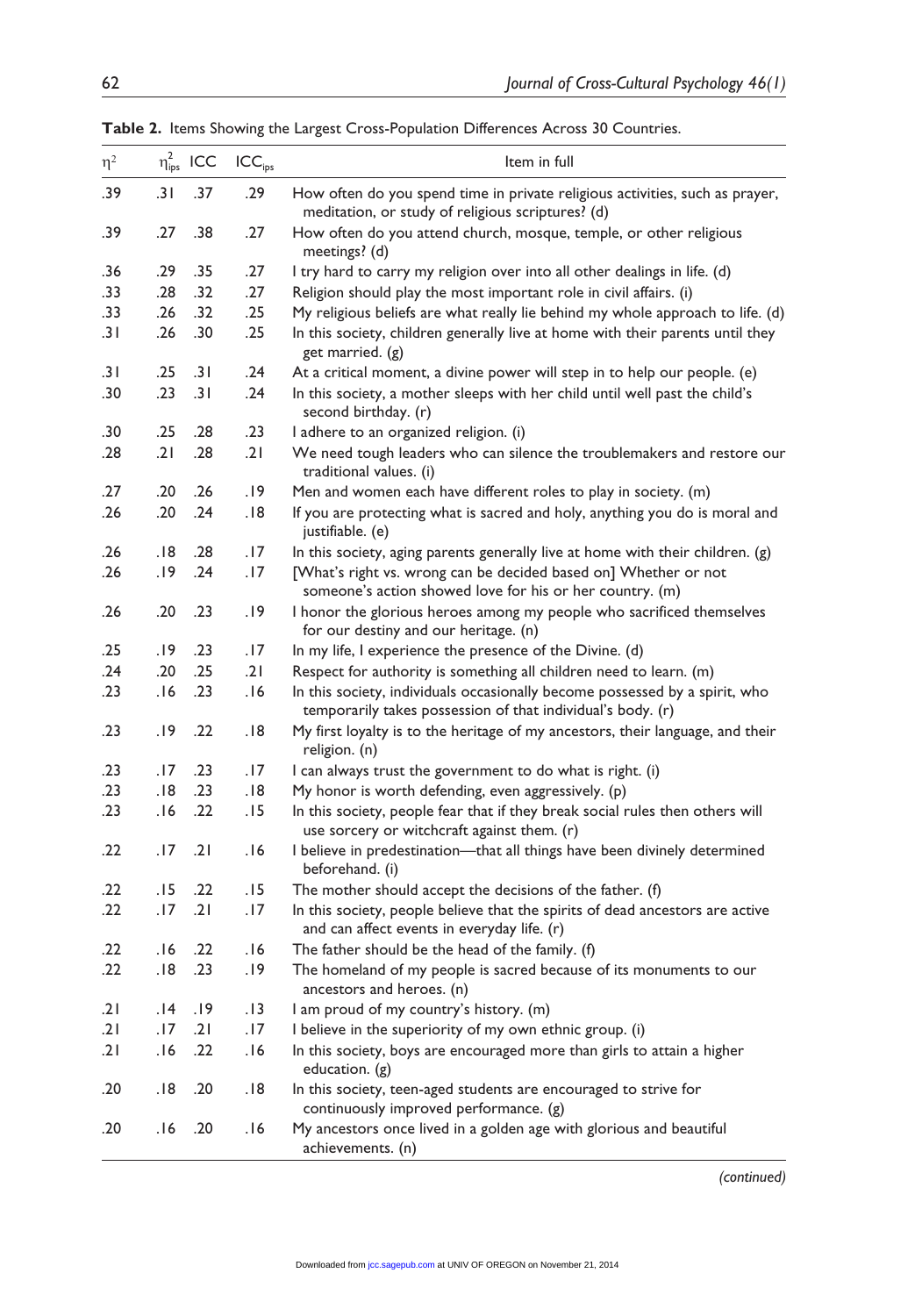| $\eta^2$ |      | $\eta_{\text{ips}}^2$ ICC | ICC <sub>ips</sub> | Item in full                                                                                     |
|----------|------|---------------------------|--------------------|--------------------------------------------------------------------------------------------------|
| .20      | . 15 | .20                       | .15                | Foreigners have stolen land from our people and they are now trying to<br>steal more. (e)        |
| .20      | 14.  | .20                       | .14                | The father should handle the money in the house. (f)                                             |
| .20      | .15  | .21                       | .16                | Going to war can sometimes be sacred and righteous. (e)                                          |
| .19      | .12  | 19.                       | .12                | Religious faith contributes to good mental health. (a)                                           |
| .19      | . 15 | .21                       | .16                | It is always smart to be completely truthful. (h)                                                |
| 19.      | .24  | .22                       | .28                | In this society, alcohol is consumed frequently and occasionally in great<br>quantities. (r)     |
| .19      | .13  | .20                       | .14                | Parents and children must stay together as much as possible. (c)                                 |
| .18      | .17  | .17                       | .16                | What is good can be judged only by the gratification of the senses. (i)                          |
| .18      | .14  | .18                       | .13                | [What's right vs. wrong can be decided based on] Whether or not<br>someone was good at math. (m) |
| .18      | .22  | .23                       | .23                | My own race is not superior to any other race. (i)                                               |

*Note. n* ranges from 7,268 to 7,871 depending on the item. η<sup>2</sup> and ICC indicate the proportion of between-individual variance in the item accounted for by between-country differences. Letters in parentheses indicate the item-pool source: (a) social axioms, (c) collectivism, (d) Duke Religion Index, (e) extremist thinking patterns, (f) family values, (g) GLOBE normative practices, (h) Machiavellianism, (i) isms, (m) moral foundations, (n) ethnonationalism, (p) proneness to aggress (culture of honor), (r)—added "regularity norm" items derived from anthropological literature. See supplementary document for similar analyses conducted across all 33 nations, and for other supplementary notes.  $\eta^2$  $=$  eta-squared; ICC = intraclass correlation (ICC[1]); ips = in ipsatized data.

distinct from the collectivism captured in survey measures of Triandis and Gelfand (1998), is another possible content area with substantial cross-cultural differences.

In sum, the largest cross-cultural differences were found to reflect four kinds of content: behaviors and beliefs indicating devotion to religion, ethnonationalism, hierarchical family values, and aspects of family-oriented collectivism. The other sources of items showed average eta-squared values in the vicinity of .10. In Table 3, the content most often studied crossculturally—GLOBE normative practices, social axioms, Triandis individualism and collectivism, Schwartz values, and tightness–looseness—is found intermixed with content such as personality, isms, and moral foundations that have attracted far less interest for capturing differences between populations. This is in line with cultural effect-size estimates for values and personality in previous studies (see, for example, Fischer & Schwartz, 2011, Table 1; van Hemert, 2011, Table 5.1; Fischer and Schwartz likewise observed elevated effect sizes for values related to religiosity).

# **Discussion**

## *Major Implications*

The central message of these findings is quite clear. If a cross-cultural psychologist wishes to focus on variables that generate strong differences between populations, one good strategy is to focus on beliefs connected to religion (or the metaphysical), and especially on practices and behaviors that reflect the everyday impact of religion on persons. The central message here resonates with recent arguments by others (Tarakeshwar, Stanton, & Pargament, 2003; also Fischer & Schwartz, 2011; Georgas, van de Vijver, & Berry, 2004). Religiousness tends to have high within-country variation (see, for example, Fischer & Schwartz, 2011) but the between-country variation is so great as to yield high ICC values nonetheless.

Such a psychologist should include in the high-priority list "regularity-norms" (Hechter  $\&$ Opp, 2001): ways of doing things that are widespread, conventional, only partly moralized,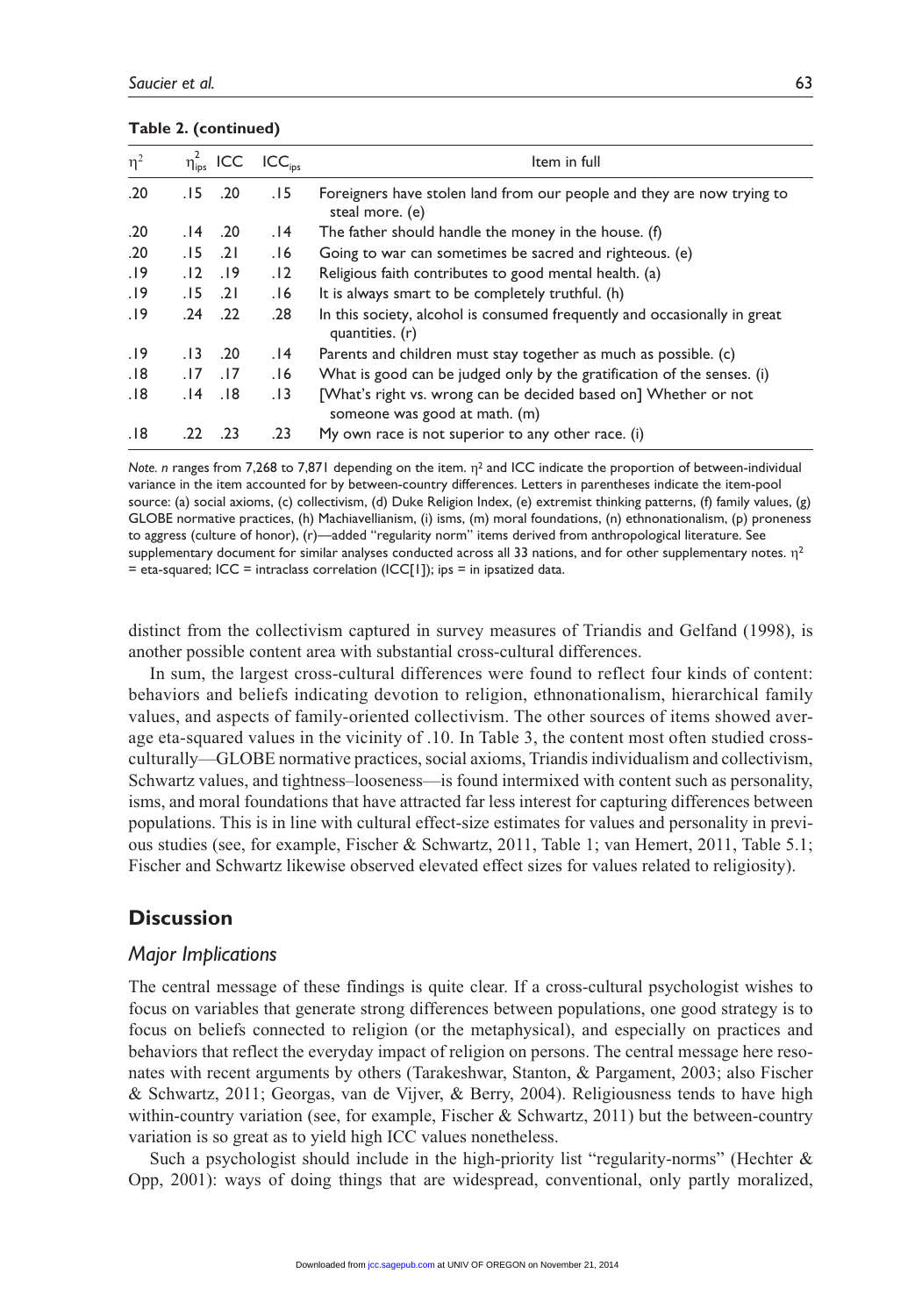| Mean $\eta^2$ |                 |                                                                       |                |
|---------------|-----------------|-----------------------------------------------------------------------|----------------|
| Original      | lpsatized       | Item source                                                           | No. items      |
| .34           | .26             | Duke Religion Index                                                   | 5              |
| .23           | .18             | Nationalism (ethnonationalism only)                                   | 4              |
| .22           | .18             | Regularity-norm behaviors, derived from<br>anthropological literature | 6              |
| .16           | .15             | Family values                                                         | 8              |
| 14.           | .12             | Proneness to aggress (culture of honor)                               | 3              |
| .14           | .H              | Extremist thinking patterns                                           | 17             |
| .13           | $\overline{12}$ | <b>Isms</b>                                                           | 46             |
| .12           | .11             | Moral foundations                                                     | 22             |
| .12           | .10             | <b>GLOBE</b> normative practices                                      | 43             |
| .12           | .10             | Machiavellianism                                                      | 5              |
| .10           | .10             | Social axioms                                                         | 30             |
| .10           | .08             | Individualism-collectivism                                            | 16             |
| .09           | .09             | Materialism                                                           | $\overline{4}$ |
| .08           | .07             | Values (short Schwartz)                                               | 10             |
| .07           | .09             | Cultural tightness-looseness                                          | 6              |
| .07           | .08             | Nationalism (multiculturalist civic nationalism only)                 | $\mathbf{2}$   |
| .07           | .07             | Personality (Big Six)                                                 | 40             |
| .07           | .06             | Amoralism                                                             | 4              |
| .12           | .10             | <b>Total pool of Items</b>                                            | <b>281</b>     |

**Table 3.** Comparison of Item-Pool Sources: Average Eta-Squared Values Across Items From Each Source.

*Note*. Means computed across eta-squared values derived from analyses with *N* ranging from 7,268 to 7,871. "No. Items" refers to the number of items in each source, across which the respective mean is computed.

distinct to one culture versus another, and less systematized than those associated with religion. Culture might be conceived as mainly a rather loose association of multitudinous conventions (Poortinga, 2011). The contrast between religious- and regularity-norms is potentially quite strong, as the former involves explicit and the latter more implicit cultural models. These may be two quite different levels of culture of nearly equal importance.

In addition, ethnonationalist sentiments should make that priority list. But this may be due to their quasi-religious character. Anthony D. Smith, on whose work the present ethnonationalism items are based (Saucier, 2014), has characterized it as a "political religion" or a "surrogate religion" (Smith, 2001, p. 35). Ethnonationalism has appeal and endurance based on "deep-rooted, enduring religious beliefs and sentiments, and a powerful sense of the sacred" requiring "absolute loyalty" (Smith, 2003, p. vii). Ethnonationalism is important beyond cross-cultural psychology, as it seems to play a large and creative role in the formation of independent nation-states while also creating some risk for conflict and violence (e.g., ethnic cleansing).

Values related to family roles and regularity-norms for family living arrangements—those aspects most associated with tradition (e.g., tendencies toward three generations in one household, and toward families with institutionalized father-dominance, that is, "patriarchal")—should also have a higher profile in cross-cultural psychology. These tend to show between-population differences above what is typical for psychological variables. Cultural contexts in which parents and children are more likely to live—and sleep—together appear to be those in which transmitted culture takes place proportionally more across-generations rather than peer-to-peer—what Margaret Mead (1970) called postfigurative (rather than cofigurative) cultures.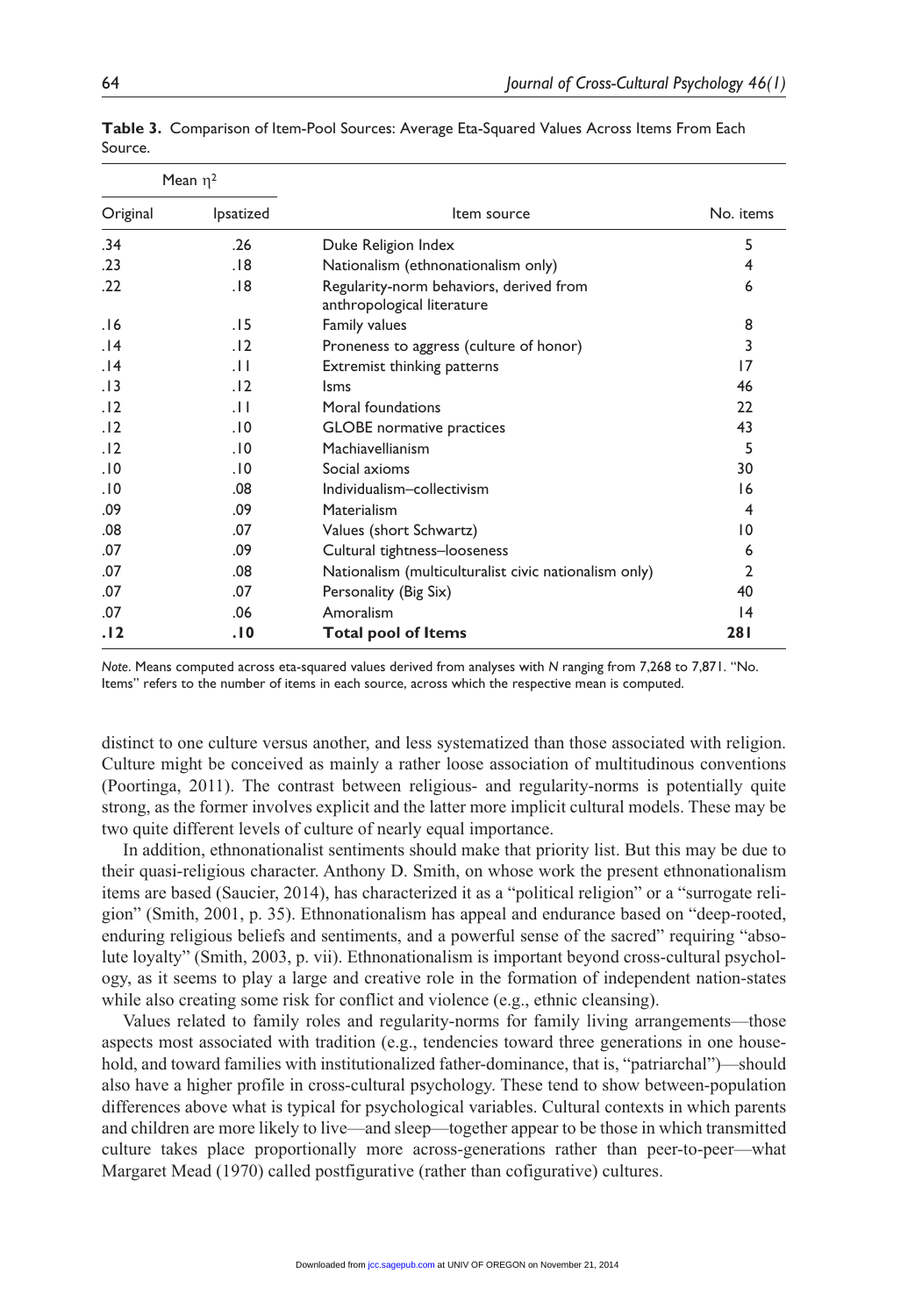These results might provide a spur to theoretical development. What theory of culture can best make sense of the high profile of religion, regularity-norms, and ethnonationalism, and perhaps also traditional hierarchical family values, in how populations differ? Such a theory might have more power than many of the theoretical frames current in cross-cultural psychology.

These results argue against insularity. They highlight the overlap of cultural psychology with the psychology of religion, political psychology, and family sociology. These disciplines may be artificially compartmentalized and separated from one another. Such an observation has been made before. Renshon (2002) argued that political psychology rests on cultural foundations. A. B. Cohen (2009; see also Geertz, 1973) argued that definitions of culture and of religion are interrelated, and both involve shared beliefs and values that are transmitted across generations. Durkheim (1982, p. 129) postulated that a "religion is a unified system of beliefs and practices," which would be shared and thus partially cultural in nature.

## *Possible Rival Hypotheses*

The conclusions just presented derive from rather substantial differences in effect size: what emerges when emphasis is placed on large as contrasted with medium effects. However, there are various potential objections. These might potentially offer important qualifications or nuance to the basic conclusions just reviewed. Even if not resolved here, they provide a stimulus to further research inquiries. The possible objections are as follows:

- 1. Poor translations could affect effect-size estimates. Standard back-translation procedures were employed, so we do not consider this a likely story. But interested readers can judge for themselves after reviewing the translations (http://psychometriglossia. uoregon.edu/).
- 2. It may be that various kinds of content are differentially easy to translate; those easier to translate might yield items and data with less measurement error and higher effect sizes. Thus, a plausible (though we think unlikely) rival hypothesis deserves some consideration: Items regarding religious practices and family roles and living arrangements are particularly easy to translate, whereas those regarding values, social axioms, and so on, are less easy to translate.
- 3. Table 2 provides coefficients both for original and ipsatized ratings. If results are about the same for ipsatized as for original ratings, it indicates that individual differences in use of the rating scale (acquiescent, middle, or extreme responding) are probably not affecting results in a major way. Ipsatization usually overshoots the mark in correcting for response bias: It forces all individuals to have the same response mean and variance, even though some portion of the variation in response means and variances is probably valid reflecting that some people have naturally more or less to agree with in a selection of survey items, and some have naturally more versus less intensity in this agreement. Here, coefficients with and without ipsatization typically differed little, suggesting that findings cannot be attributed to response-bias differences between populations. But further studies are needed to confirm and evaluate this conclusion. Response biases clearly contribute to statistical differences between populations (van Hemert, 2011). Precise estimates of effect sizes will be impossible until the response-bias component is isolated.
- 4. Reference-group effects (Heine, Lehman, Peng, & Greenholtz, 2002), which arise from subjective standards in use of rating scales that differ across populations, can wash out real effects. This would provide a reasonable account of findings presented here if highcultural-difference items (e.g., religious behaviors and beliefs) were more behaviorally concrete or used less subjective rating scales than the lower-difference items. Indeed, here, the only two items involving a behavior-count (never, once a week, etc.) were those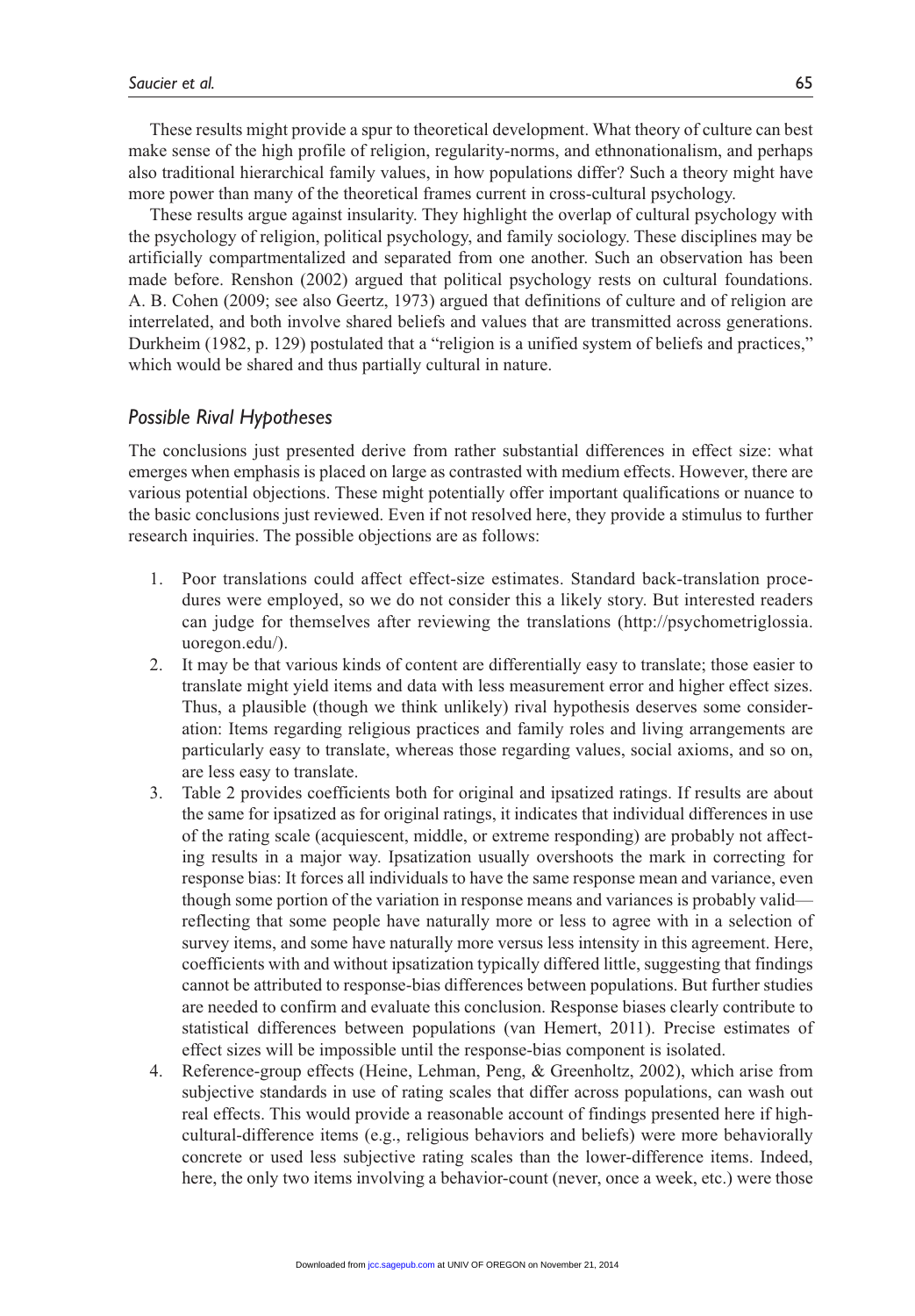two DRI items that showed the very largest differences between populations. However, other DRI items had large differences while referring to beliefs regarding and valuing of religion rather than concrete behaviors, and while using rather subjective rating scales (how true, on a 5-point scale). Generally, the items on the survey differed very little in how subjective the rating scale was, yet had wide variance in size of effects. It seems that concrete-behavior reference and a non-subjective rating scale both contribute to larger cross-population differences, but content is also a powerful contributor. A more comprehensive research design, systematically varying concreteness and rating scale (as well as standard vs. referent-shift format) for each kind of content, would be needed to draw conclusions as to the relative power of these contributors to difference.

- 5. The present study drew participants from institutions of higher education. This no doubt has *some* impact on effect-size estimates. Arguably, college students are relatively cosmopolitan, and are located within institutions patterned in Western academic models, and so would tend to be *similar* across countries, to a greater degree than general populations would be; this might attenuate country differences on some or all variables. Another argument would be that college students in societies with lower average levels of education are a high-status elite, unlike in countries with more-educated people (see, for example, Bourdieu & Wacquant, 1999); this argument does not seem to account well for differences in religiousness (here "elite" students from less-educated countries scored as much more religious generally than the presumably more plebeian students from moreeducated countries), but it could conceivably account for unexpectedly small country differences in individualism/collectivism. A third possibility: Students might be prone to vary *more* than general populations do on some variables (e.g., religious practices and beliefs?) and vary less than general populations do on other variables (e.g., individualism/ collectivism?). This would make sense if general populations are generally quite religious (and/or prone to vary highly on collectivism/individualism), but contrastingly student populations in some though not all countries are distinctly non-religious (and/or if student populations were all about equally individualistic). While plausible, this scenario is not one supported by Study 3 of Fischer and Schwartz (2011), in which a 62-nation set of representative samples gave generally similar results to those reported here (e.g., ICC of .30 for an item referencing the importance of God in one's life, lower ICC for other types of content). These are difficult issues: "It is almost impossible to select a subgroup in one cultural population so that it will precisely match a subgroup in another culture . . . matching on one variable almost inevitably leads to mismatching on other variables" (Berry, Poortinga, Breugelmans, Chasiotis, & Sam, 2011, p. 22). The best remedy may be replication across studies using varying selection rationales.
- 6. Perhaps certain kinds of content are very easy to measure in a survey format, whereas others are not. And, those that are easy to measure generate more apparent cross-population differences. Ease-to-measure would be reflected in higher internal consistency in groups of items scored together, but a better index is probably retest stability because it can be investigated at the single-item level, and for truly easy-to-measure variables a single item might be a sufficient measure. The data used here had no retest component. It is possible that, for reasons beyond accuracy of translation or response biases, religious behaviors and beliefs are uniquely easy to measure (perhaps because people have more easily retrievable schemas for them). This possibility cannot be evaluated with the present data, but deserves attention in future research.
- 7. Perhaps conventional cross-cultural psychology variables reflect where important differences were found a generation or two ago, but such things are fluid: *Now*, the clearly biggest differences are in religious behaviors and beliefs, etc., even if this was not the case at the founding of cross-cultural psychology. By this account, the present results are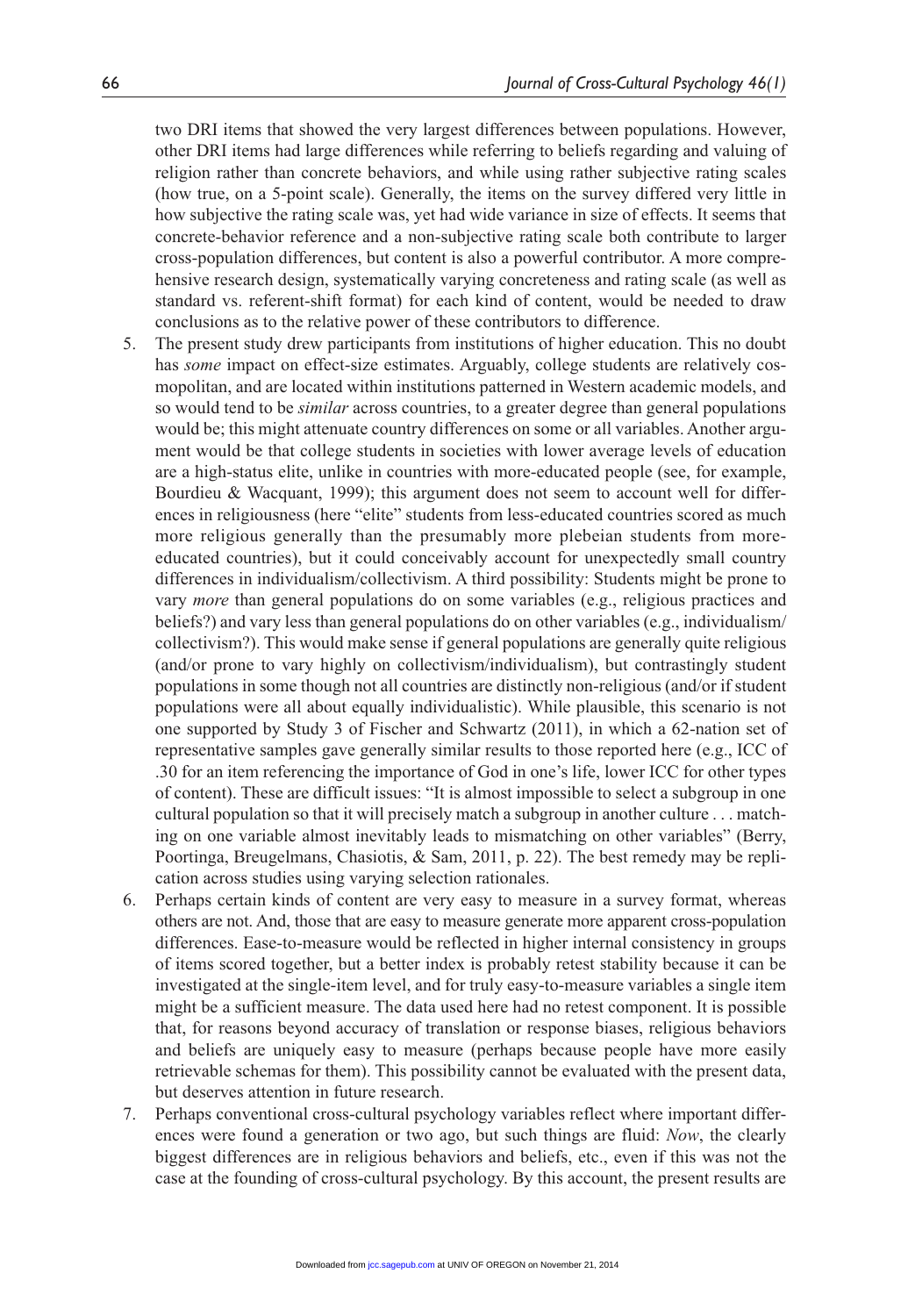just a snapshot of 2012, and may not generalize to other periods. This account would seem quite strong if our standard for comparison were the last 100 years: Many countries now relatively indifferent to religion were more highly religious a century ago. Religion has been declining in some countries while remaining strong in others (Inglehart & Baker, 2000). Cross-cultural psychology is not quite that old, but historical change may account for some portion of the findings presented here, given historical trends that have seen religion decline in some but not all locations on the globe.

# *Suggestions for Future Studies*

As noted earlier, the populations sampled in this study were not predominantly from Western industrialized democracies as in most psychology studies, but were more educated (and probably rich) than nationally representative samples would have been. It would be useful to repeat this approach in data sets that have more representative samples, particularly where the variable selection is very wide as here. It would also be useful to extend this approach to a truly wide diversity of human cultures, such as those represented in the often much smaller-scale societies sampled in the Human Relations Area Files (Ember, 1997).

Analyses here focused entirely on the item level, and so are most directly relevant to a particular situation, not atypical in large-*N* surveys where participant time is expensive and precious, where one might wish to capture large-magnitude cross-cultural differences with a few items. For that situation, Tables 2 and 3 give information about what to expect if differing kinds of content are selected. The tables do not enable inferences regarding the measurement properties of any scales from which the items come; these would require a different, larger set of analyses.

Moreover, present analyses focused entirely at the individual level, using country only as an independent grouping variable to demarcate differing populations. It would be useful to examine the isomorphism of these individual-level results with what might be found at the country level. This would be in keeping with lines of research (e.g., Minkov, 2012) that regard culture as mainly a collective-level phenomenon, not optimally approached with individual-level data. One must acknowledge of course the limitations of letting "nation" stand for "culture."

Specifically, further studies should address the degree to which the items studied here can be meaningfully grouped into the originally intended scales, preferably demonstrating partial or full measurement invariance. Non-invariance might affect the estimates presented here, which are preliminary and broad-brush. Studies of measurement invariance will allow more precise estimates and interpretations, and identify areas in which assessment tools need improvement.

The largest cross-cultural differences were found to reflect four kinds of content (behaviors and beliefs relating to religion, ethnonationalism, hierarchical family values, and aspects of family-oriented collectivism). It would be useful to examine the structure of these kinds of content, their degree of intercorrelation both between and within populations. There are indications of some common threads among them: According to Inglehart, Norris, and Welzel (2002), traditional attitudes including religion are associated with inegalitarian gender roles.

Finally, this study emphasized the relative effect sizes of cross-cultural difference. Ideally, the field would "strike a balance between similarities and differences in such a way that we can interpret differences against a background of similarities (or the other way around)" (van de Vijver, Chasiotis, & Breugelmans, 2011, p. 15). Studies of cross-cultural similarities are potentially complementary to the approach taken here, which emphasized differences.

# **Conclusion**

Survey of World Views data is unique in its combination of diverse sampling of countries with extensive sampling of variables. First, analyses of the data seem to point quite clearly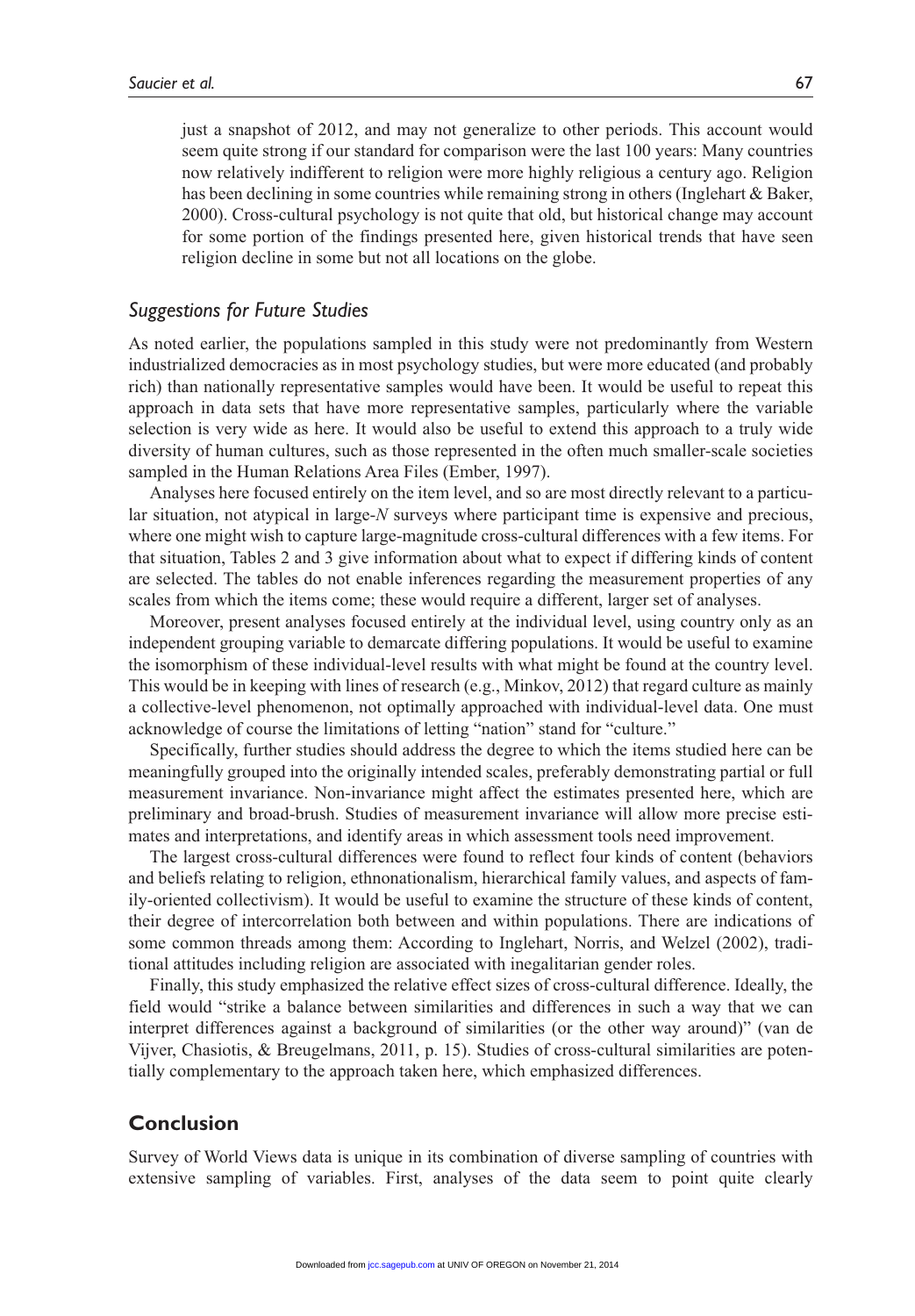to particular paths—roads usually not taken—with respect to research and theory in the field. Cross-cultural psychology would do well to cast a wider net in terms of the psychological variables of focus. Consistent with some other studies, we found that the most popular variables in cross-cultural psychology show only *medium*-sized effects for nation/culture; there are clearly numerous other psychological variables showing effects of this magnitude. But with a *large* effect size, cultures differ in religious/supernatural beliefs and especially in religious behaviors. They differ in the intensity of ethnonationalist sentiments (which are, arguably, quasi-religious). They differ in what sociologists call regularity norms, including some involving family living arrangements. And they differ in their views of appropriate family roles, especially perhaps as related to gender. These findings suggest that the now-standard compartmentalization—by which the psychology of culture is separated from psychology of religion, family sociology, and political psychology—may hinder both empirical discovery and theoretical integration.

#### **Acknowledgments**

For help and advice, thanks to Lazar Stankov, Michele J. Gelfand, Kateryna Maltseva, David S. Miller, Eman Gaad, Deniz Tahiroglu, Suhasini Sanyal, Crystal Shackleford, Pinit Ratanakul, Viren Swami, Reinout De Vries, Fabio Iglesias, and Surafel Gelgelo.

#### **Declaration of Conflicting Interests**

The author(s) declared no potential conflicts of interest with respect to the research, authorship, and/or publication of this article.

### **Funding**

The author(s) disclosed receipt of the following financial support for the research, authorship, and/or publication of this article: This project benefited from support from grant FA-9550-09-1-0398, Air Force Office of Scientific Research.

## **References**

- Berry, J. W., Poortinga, Y. H., Breugelmans, S. M., Chasiotis, A., & Sam, D. L. (2011). *Cross-cultural psychology: Research and applications*. Cambridge, UK: Cambridge University Press.
- Bliese, P. D., & Halverson, R. R. (1998). Group size and measures of group-level properties: An examination of eta-squared and ICC values. *Journal of Management*, *24*, 157-172.
- Bourdieu, P., & Wacquant, L. (1999). On the cunning of imperialist reason. *Theory, Culture & Society*, *16*, 41-58.
- Central Intelligence Agency. (2012). *The world factbook*. Retrieved from https://www.cia.gov/library/publications/the-world-factbook/rankorder/2119rank.html
- Cohen, A. B. (2009). Many forms of culture. *American Psychologist*, *64*, 194-204.

Cohen, J. (1992). A power primer. *Psychological Bulletin*, *112*, 155-159.

- Diener, E., Diener, M., & Diener, C. (1995). Factors predicting the subjective well-being of nations. *Journal of Personality and Social Psychology*, *69*, 851-864.
- Durkheim, E. (1982). *Emile Durkheim: On morality and society, selected writings* (K. Thompson, Ed.). Chicago, IL: University of Chicago Press.

Ember, M. (1997). Evolution of the human relations area files. *Cross-Cultural Research*, *31*, 3-15.

- Fischer, R., & Schwartz, S. (2011). Whence differences in value priorities? Individual, cultural, or artifactual sources. *Journal of Cross-Cultural Psychology*, *42*, 1127-1144.
- Funder, D. C., Furr, R. M., & Colvin, C. R. (2000). The riverside behavioral Q-sort: A tool for the description of social behavior. *Journal of Personality*, *68*, 451-489.
- Geertz, C. (1973). *The interpretation of cultures*. New York: Basic Books.
- Gelfand, M. C., Raver, J. L., Nishii, L., Leslie, L. M., Lun, J., Lim, B. C., . . .Yamaguchi, S. (2011). Differences between tight and loose cultures: A 33-nation study. *Science*, *332*, 1100-1104.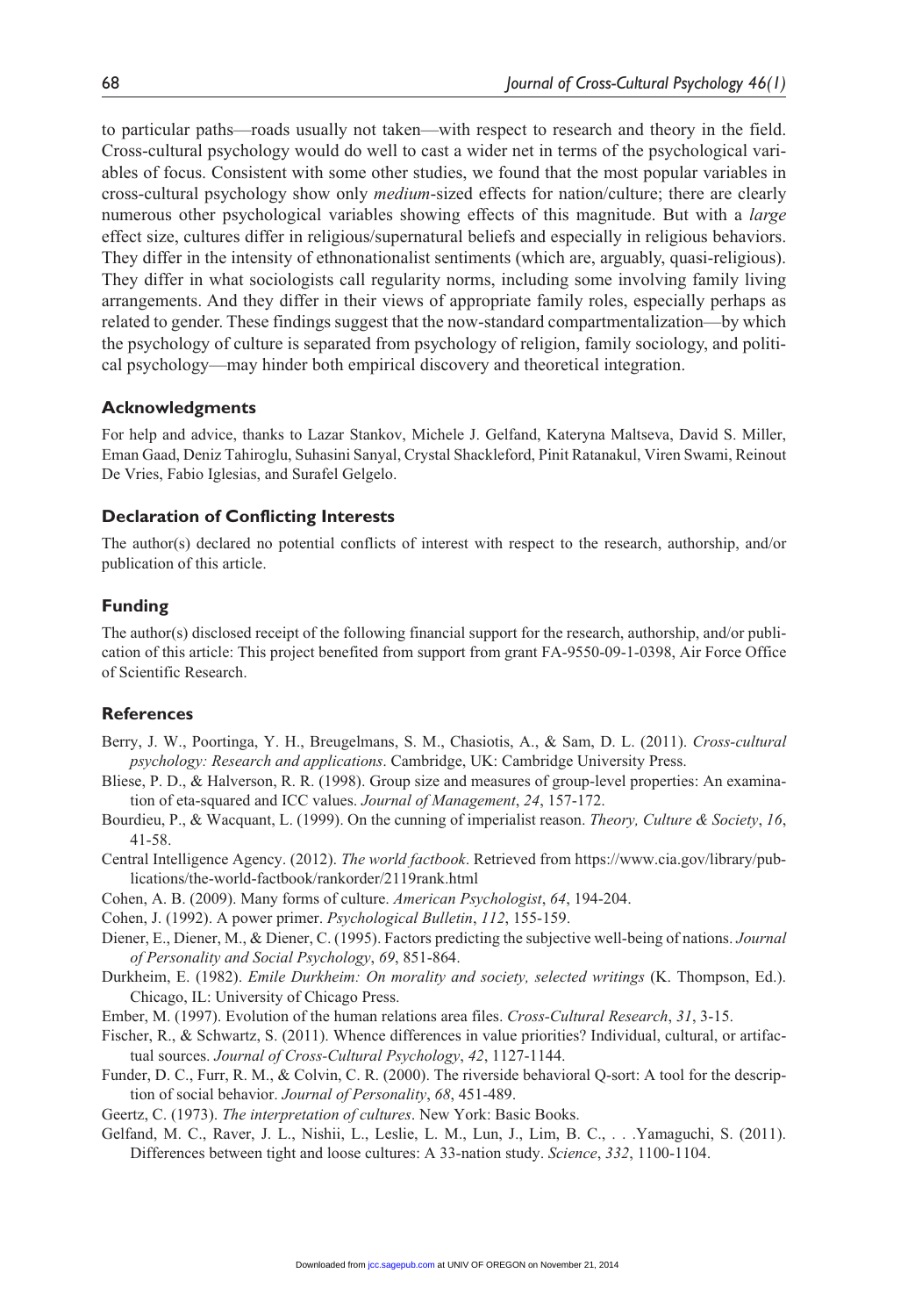- Georgas, J. (1989). Changing family values in Greece: From collectivist to individualist. *Journal of Cross-Cultural Psychology*, *20*, 80-91.
- Georgas, J., van de Vijver, F. J. R., & Berry, J. W. (2004). The ecocultural framework, ecosocial indices, and psychological variables in cross-cultural research. *Journal of Cross-Cultural Psychology*, *35*, 74-96.
- Graham, J., Nosek, B. A., Haidt, J., Iyer, R., Koleva, S., & Ditto, P. (2011). Mapping the moral domain. *Journal of Personality and Social Psychology*, *101*, 366-385.
- Hechter, M., & Opp, K.-D. (2001). Introduction. In M. Hechter & K.-D. Opp (Eds.), *Social norms* (pp. xixx). New York, NY: Russell Sage.
- Heine, S. J. (2008). *Cultural psychology*. New York, NY: Norton.
- Heine, S. J., Lehman, D. R., Peng, K., & Greenholtz, J. (2002). What's wrong with cross-cultural comparisons of subjective likert scales? The reference-group effect. *Journal of Personality and Social Psychology*, *82*, 903-918.
- Henrich, J., Heine, S. J., & Norenzayan, A. (2010). The weirdest people in the world. *Behavioral and Brain Sciences*, *33*, 61-83.
- Henry, P. J. (2009). Low-status compensation: A theory for understanding the role of status in cultures of honor. *Journal of Personality and Social Psychology*, *97*, 451-466.
- Hofstede, G. (2001). *Culture's consequences: Comparing values, behaviors, institutions, and organizations across nations* (2nd ed.). Thousand Oaks, CA: Sage.
- House, R. J., Hanges, P. J., Javidan, M., Dorfman, P. W., & Gupta, V. (2004). *Culture, leadership, and organizations: The GLOBE study of 62 societies*. Thousand Oaks, CA: Sage.
- Inglehart, R., & Baker, W. E. (2000). Modernization, cultural change, and the persistence of traditional values. *American Sociological Review*, *65*, 19-51.
- Inglehart, R., Norris, P., & Welzel, C. (2002). Gender equality and democracy. *Comparative Sociology*, *1*(3/4), 321-345.
- Koenig, H. G., Patterson, G. R., & Meador, K. G. (1997). Religion index for psychiatric research: A 5-item measure for use in health outcome studies. *American Journal of Psychiatry*, *154*, 885-886.
- Leung, K., Bond, M. H., de Carrasquel, S. R., Muñoz, C., Hernández, M., Murakami, F., Yamaguchi, S., Bierbrauer, G., & Singelis, T. M. (2002). Social axioms: The search for universal dimensions of general beliefs about how the world functions. *Journal of Cross-Cultural Psychology*, *33*, 286-302.
- Leung, K., & Bond, M. H. (2004). Social axioms: A model for social beliefs in multicultural perspective. *Advances in Experimental Social Psychology*, *36*, 119-197.
- Levinson, D., & Malone, M. J. (1980). *Toward explaining human culture: A critical review of the findings of worldwide cross-cultural research*. New Haven, CT: HRAF Press.
- Lindeman, M., & Verkasalo, M. (2005). Measuring values with the Short Schwartz's Value Survey. *Journal of Personality Assessment*, *85*, 170-178.
- Matsumoto, D., Grissom, R. J., & Dinnel, D. L. (2001). Do between-culture differences really mean that people are different? A look at some measures of cultural effect size. *Journal of Cross-Cultural Psychology*, *32*, 478-490.
- Mead, M. (1970). *Culture and commitment*. Garden City, NY: Natural History Press.
- Minkov, M. (2012). *Cross-cultural analysis: The science and art of comparing the world's modern societies and their cultures*. Los Angeles, CA: Sage.
- Oyserman, D., Coon, H. M., & Kemmelmeier, M. (2002). Rethinking individualism and collectivism: Evaluation of theoretical assumptions and meta-analyses. *Psychological Bulletin*, *128*, 3-72.
- Poortinga, Y. H. (2011). Research on behavior-and-culture: Current ideas and future projections. In F. J. R. van de Vijver, A. Chasiotis, & S. M. Breugelmans (Eds.), *Fundamental questions in cross-cultural psychology* (pp. 545-578). Cambridge, UK: Cambridge University Press.
- Poortinga, Y. H., van de Vijver, F. J. R., & van Hemert, D. A. (2002). Cross-cultural equivalence of the Big Five: A tentative interpretation of the evidence. In R. R. McCrae & J. Allik (Eds.), *The five-factor model of personality across cultures* (pp. 281-302). New York, NY: Kluwer Academic.
- Rammstedt, B., Kemper, C. J., & Borg, I. (2013). Correcting Big Five personality measurements for acquiescence: An 18-country cross-cultural study. *European Journal of Personality*, *27*, 71-81.
- Renshon, S. A. (2002). Lost in plain sight: The cultural foundations of political psychology. In K. R. Monroe (Ed.), *Political psychology* (pp. 121-139). Mahwah, NJ: Lawrence Erlbaum.